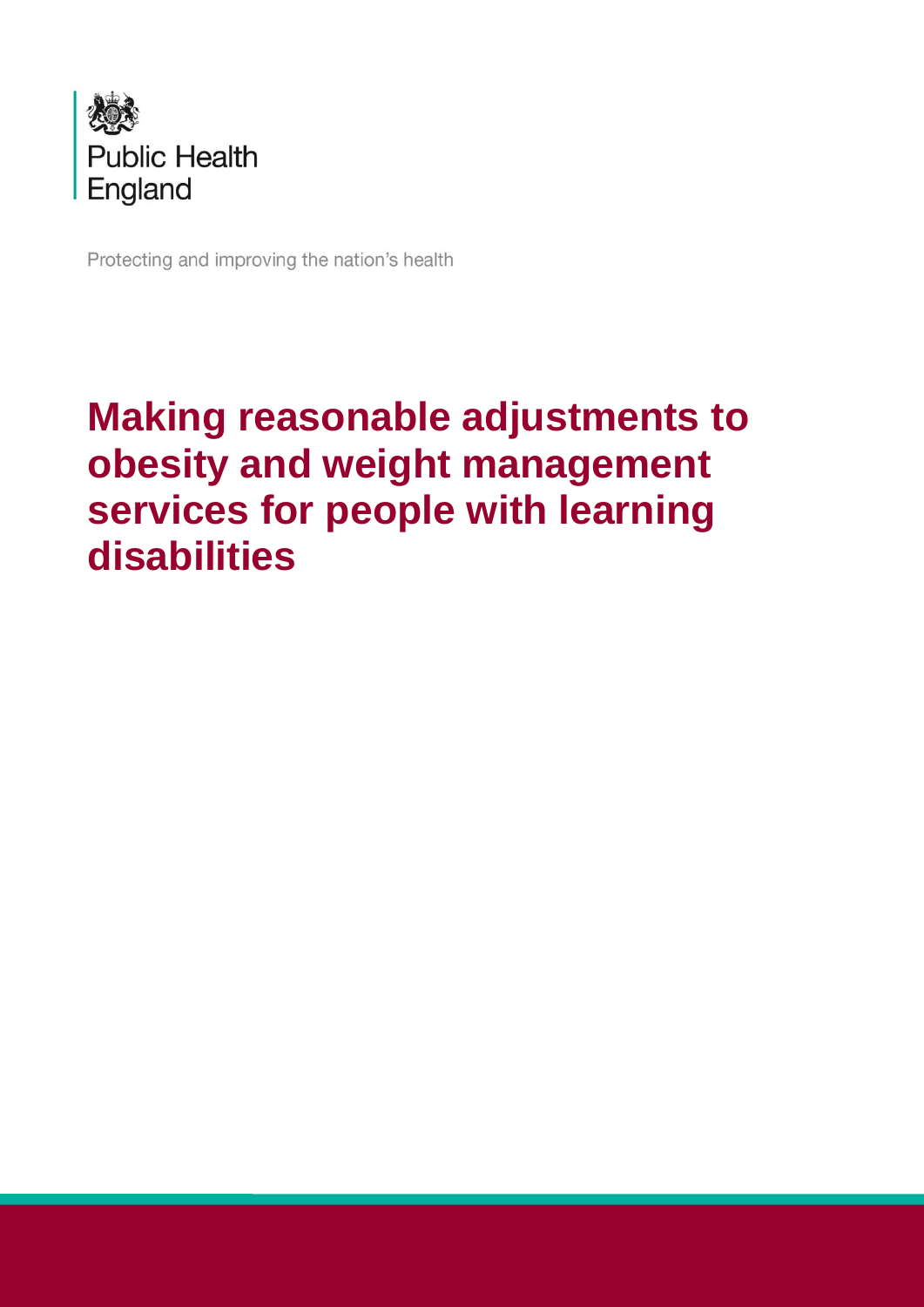## <span id="page-1-0"></span>About Public Health England

Public Health England exists to protect and improve the nation's health and wellbeing, and reduce health inequalities. It does this through world-class science, knowledge and intelligence, advocacy, partnerships and the delivery of specialist public health services. PHE is an operationally autonomous executive agency of the Department of Health.

## <span id="page-1-1"></span>The Learning Disabilities Observatory

The PHE Learning Disabilities Observatory (PHELDO) provides high-quality data and information about the health and healthcare of people with learning disabilities. The information helps commissioners and providers of health and social care to understand the needs of people with learning disabilities, their families and carers, and, ultimately, to deliver better healthcare. PHELDO is a collaboration between PHE, the Centre for Disability Research at Lancaster University and the National Development Team for Inclusion. The Observatory is operated by PHE and is also known as Improving Health and Lives (IHaL).

This is the 11th in a series of reports looking at reasonable adjustments in specific service areas (see Appendix A). The reports aim to share information, ideas and good practice in relation to the provision of reasonable adjustments.

Public Health England Wellington House 133-155 Waterloo Road London SE1 8UG Tel: 020 7654 8000 [www.gov.uk/phe](http://www.gov.uk/phe) Twitter: [@PHE\\_uk,](https://twitter.com/PHE_uk) Facebook: [www.facebook.com/PublicHealthEngland](http://www.facebook.com/PublicHealthEngland)

Prepared by: Alison Giraud-Saunders and Anna Marriott For queries relating to this document, please contact: [anna.marriott@ndti.org.uk](mailto:anna.marriott@ndti.org.uk) © Crown copyright 2016 You may re-use this information (excluding logos) free of charge in any format or medium, under the terms of the Open Government Licence v3.0. To view this licence, visit [OGL](https://www.nationalarchives.gov.uk/doc/open-government-licence/version/2/) or email [psi@nationalarchives.gsi.gov.uk.](mailto:psi@nationalarchives.gsi.gov.uk) Where we have identified any third party copyright information you will need to obtain permission from the copyright holders concerned.

Published: August 2016 PHE publications gateway number: 2016205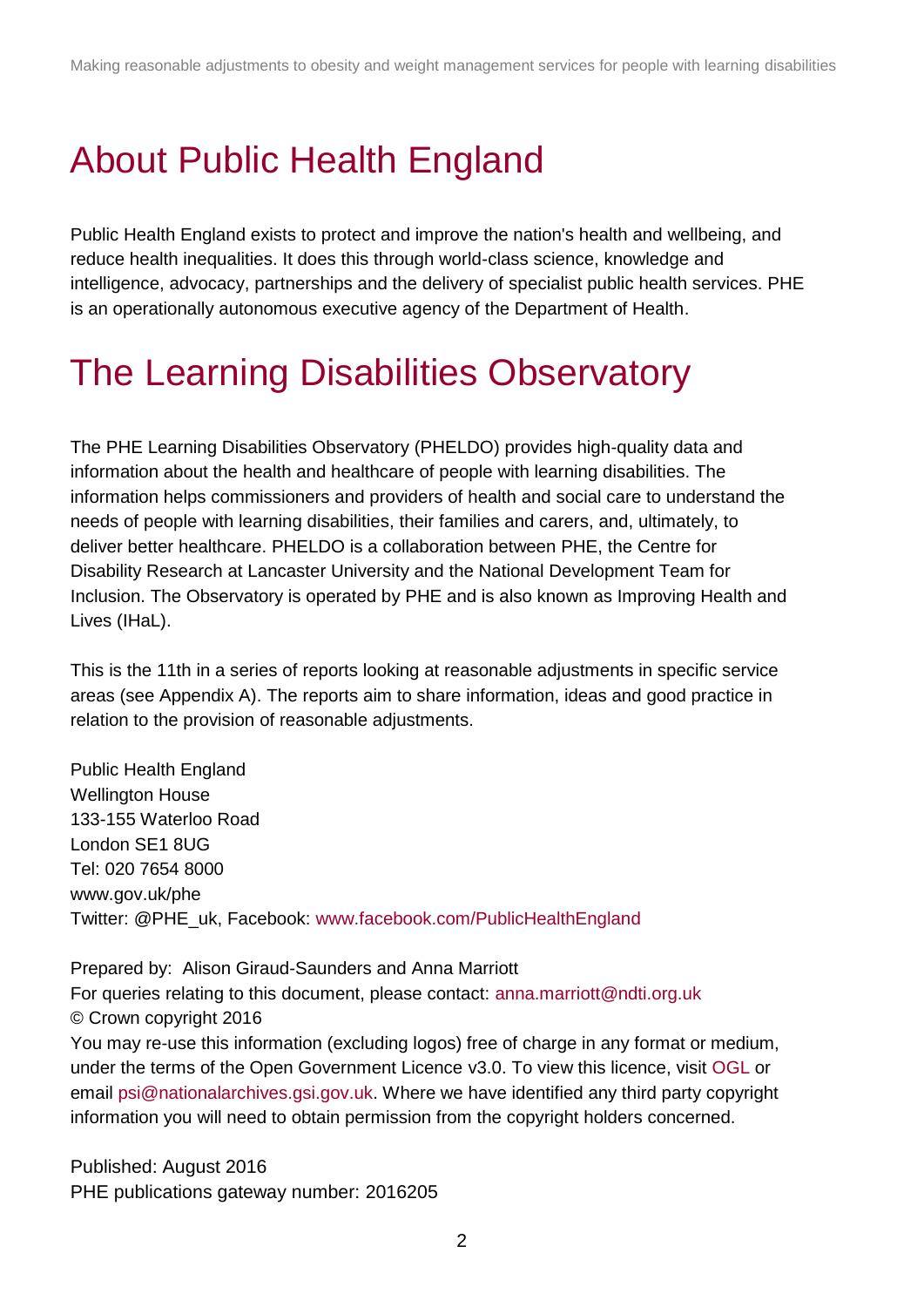# <span id="page-2-0"></span>**Contents**

| About Public Health England                                                     | $\overline{2}$ |
|---------------------------------------------------------------------------------|----------------|
| The Learning Disabilities Observatory                                           | $\overline{2}$ |
| Contents                                                                        | 3              |
| Easy-read summary                                                               | $\overline{4}$ |
| Introduction                                                                    | $\overline{7}$ |
| How we worked                                                                   | $\overline{7}$ |
| People with learning disabilities and excess weight                             | 9              |
| Evidence and research                                                           | 9              |
| Prevention and management of excess weight in people with learning disabilities | 11             |
| Table 1: Guidance about the management of excess weight                         | 15             |
| Table 2: Resources for practitioners, family carers and support staff           | 16             |
| Table 3: Easy-read resources                                                    | 18             |
| Table 4: Apps related to obesity and weight management                          | 19             |
| Examples of reasonable adjustments and case studies                             | 20             |
| References                                                                      | 33             |
| Appendix A: Reasonable adjustments reports from IHaL                            | 35             |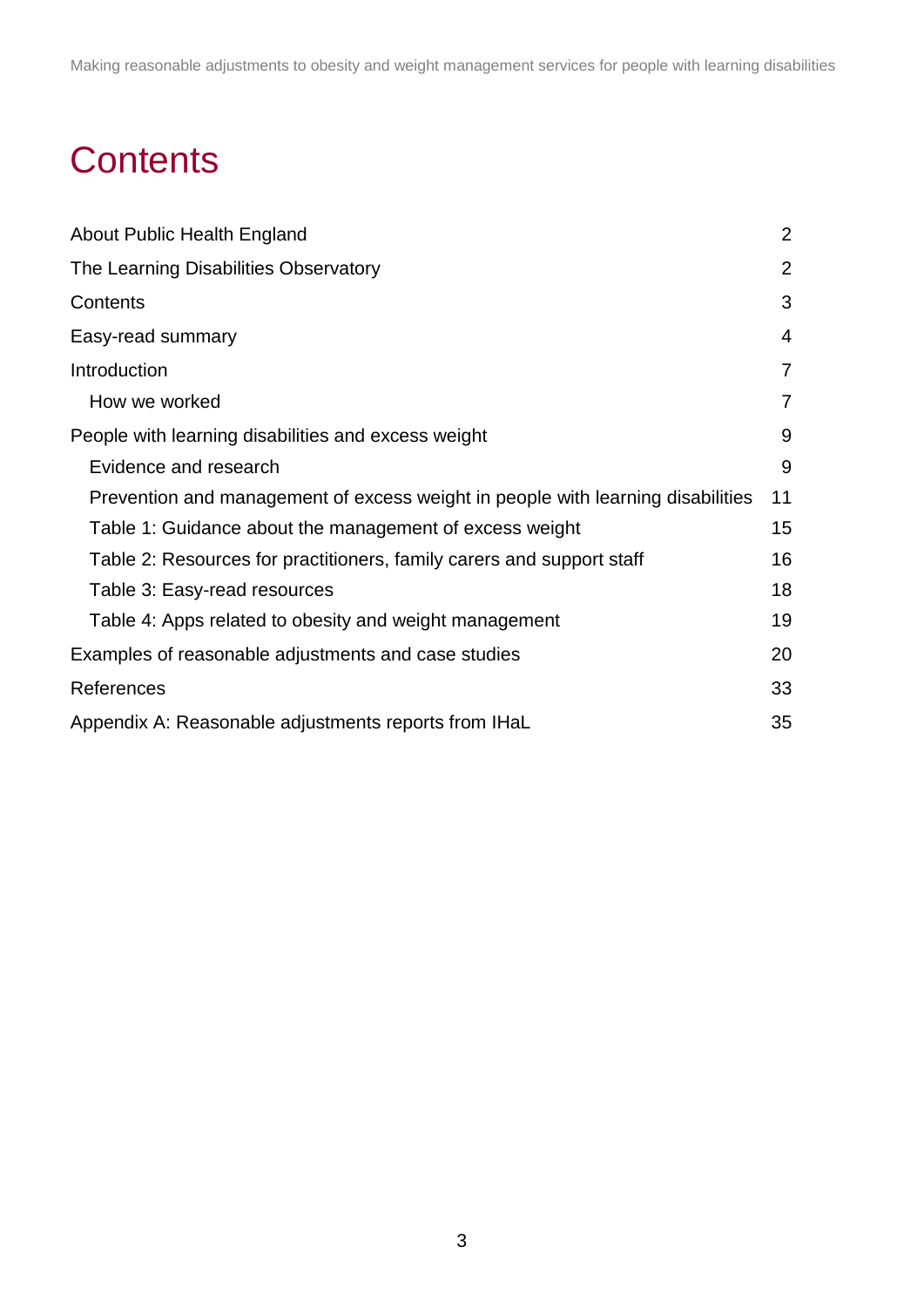## <span id="page-3-0"></span>Easy-read summary



This report is about being too fat.

People who are a bit fat are called overweight.

People who are very fat are called obese.

Obesity is when you weigh far too much for your height.



A person who is obese has a lot of body fat and a big waist.



People who are obese have health problems like diabetes and heart disease.

People who are obese have more difficulty walking and getting around.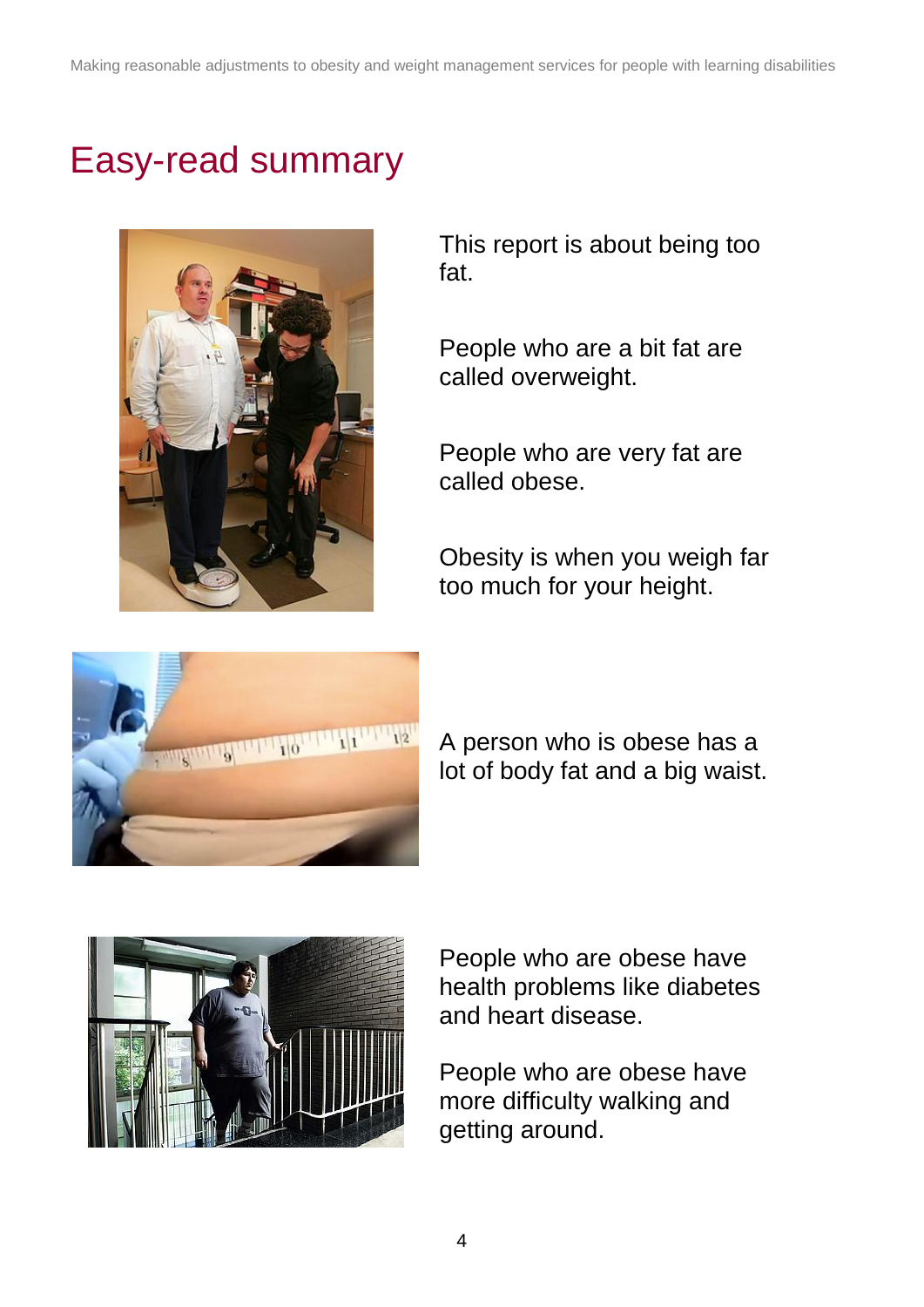

People with learning disabilities are more often overweight or obese than other people.



You lose weight by eating good food.

You lose weight by not eating fattening foods.

You lose weight by taking exercise.

Some people with learning disabilities need help.





There are services that help people lose weight. The law says everyone should be able to use public services. People with learning disabilities should be able to use them.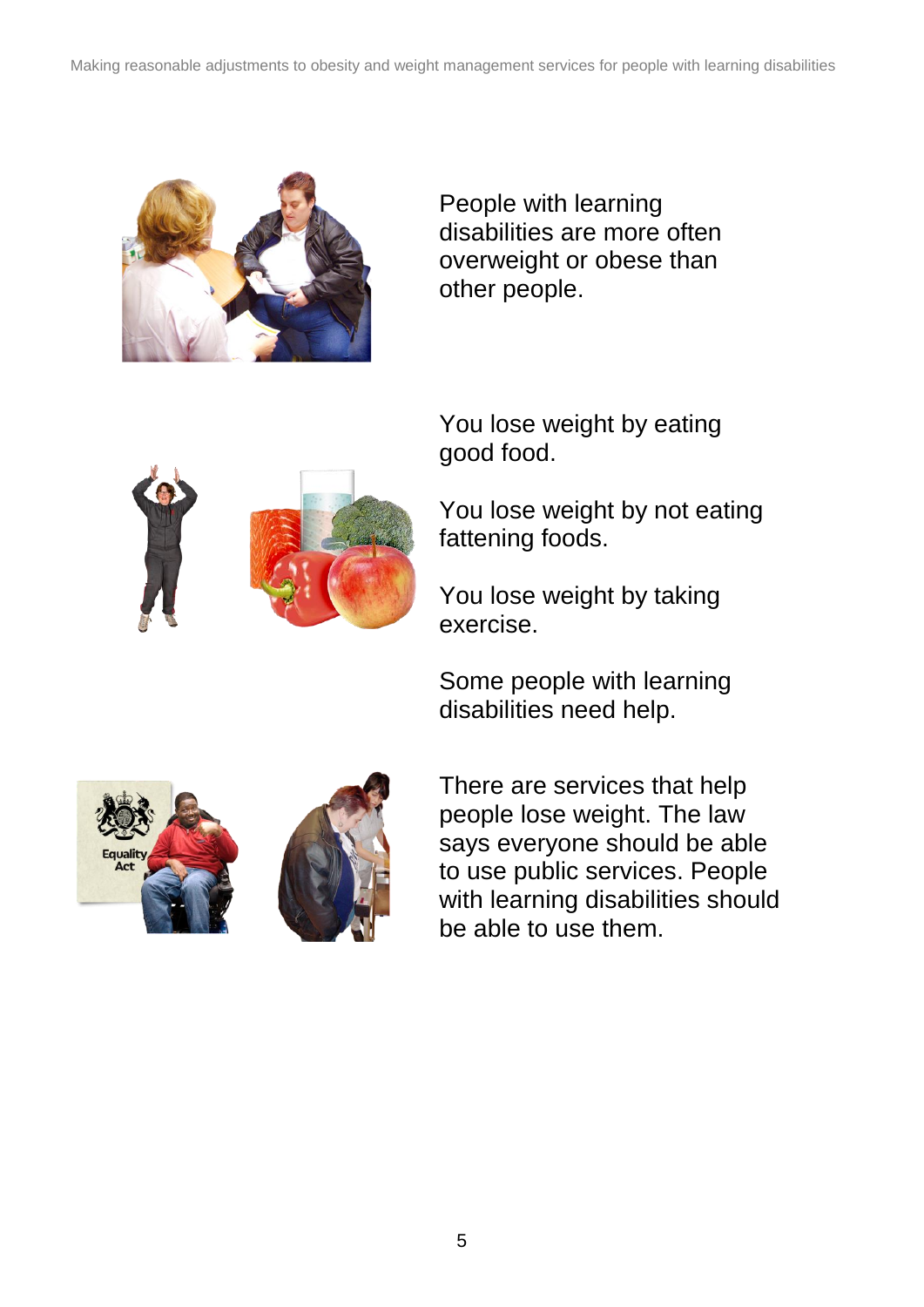

This report says how weight services can help people with learning disabilities.

Staff and families can use the ideas.



It describes some good services.

They use reasonable adjustments.

This helps people with learning disabilities lose weight.

The pictures in this report are from:

- NHS Photo Library: [www.photolibrary.nhs.uk](http://www.photolibrary.nhs.uk/) (first and third photos)
- Pw95 from Flickr under Creative Commons licence: <https://creativecommons.org/licenses/by/2.0/> (second photo)
- Photosymbols: [www.photosymbols.co.uk](http://www.photosymbols.co.uk/) (remaining photos)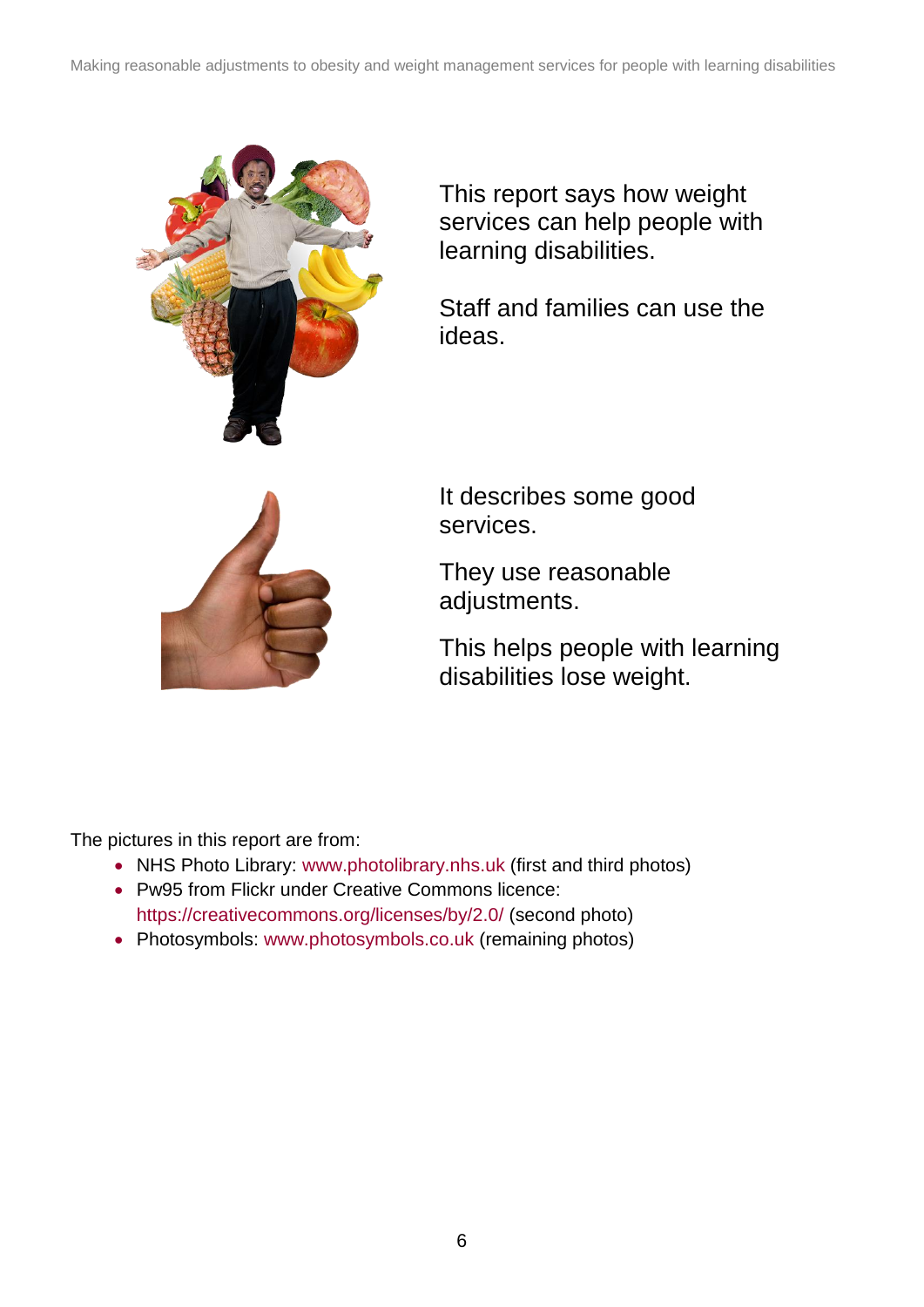## <span id="page-6-0"></span>**Introduction**

This guidance is for public health staff commissioning or running weight management services and other mainstream health professionals working to support people to lose weight. It is also for family carers, social care staff and learning disabilities professionals. It advises about specific aspects of weight management for people with learning disabilities.

Being obese puts people at much greater risk of many important health problems including heart disease, high blood pressure, strokes, diabetes, several types of cancer and mobility difficulties. The proportion of people in the general population who are obese is high and rising. For these reasons, Public Health England (PHE) identified obesity as the first of its seven health priorities.<sup>1</sup>

The two main ways to reduce weight are diet and exercise. For most people, bringing their weight down to healthy levels involves both exercising more and eating healthier amounts of healthier foods. Many people find that participation in some type of weight management programme helps them do this.

A higher proportion of people with learning disabilities are obese. For most of them, the diet and exercise requirements of losing weight are similar to the actions required of others. However, the task of helping them achieve this involves additional complexities. Under the Equalities Act 2010,<sup>2</sup> organisations serving the public have to ensure that the services they provide are as accessible to people with disabilities as to everybody else. This booklet is about the practical issues that can arise and how they have been tackled successfully in different parts of England.

This guidance focuses solely on the direct processes of managing weight through diet and exercise. Some people with learning disabilities have particular problems with weight control as a result of conditions such as Prader-Willi Syndrome or because of specific medications they take. These aspects of their problems are outside the scope of this guidance. However, whatever underlying causes people have for their weight problems, diet and exercise are almost always important elements in achieving and maintaining a healthy weight and the principles discussed here are relevant.

## <span id="page-6-1"></span>How we worked

We searched for policy and guidelines that relate to people with learning disabilities and obesity and weight management. A summary of this information is below. We looked at websites to find resources that might be of use to people with learning disabilities who need to lose weight, or to those supporting them. There are brief descriptions of these and information about how to obtain them in the resource tables.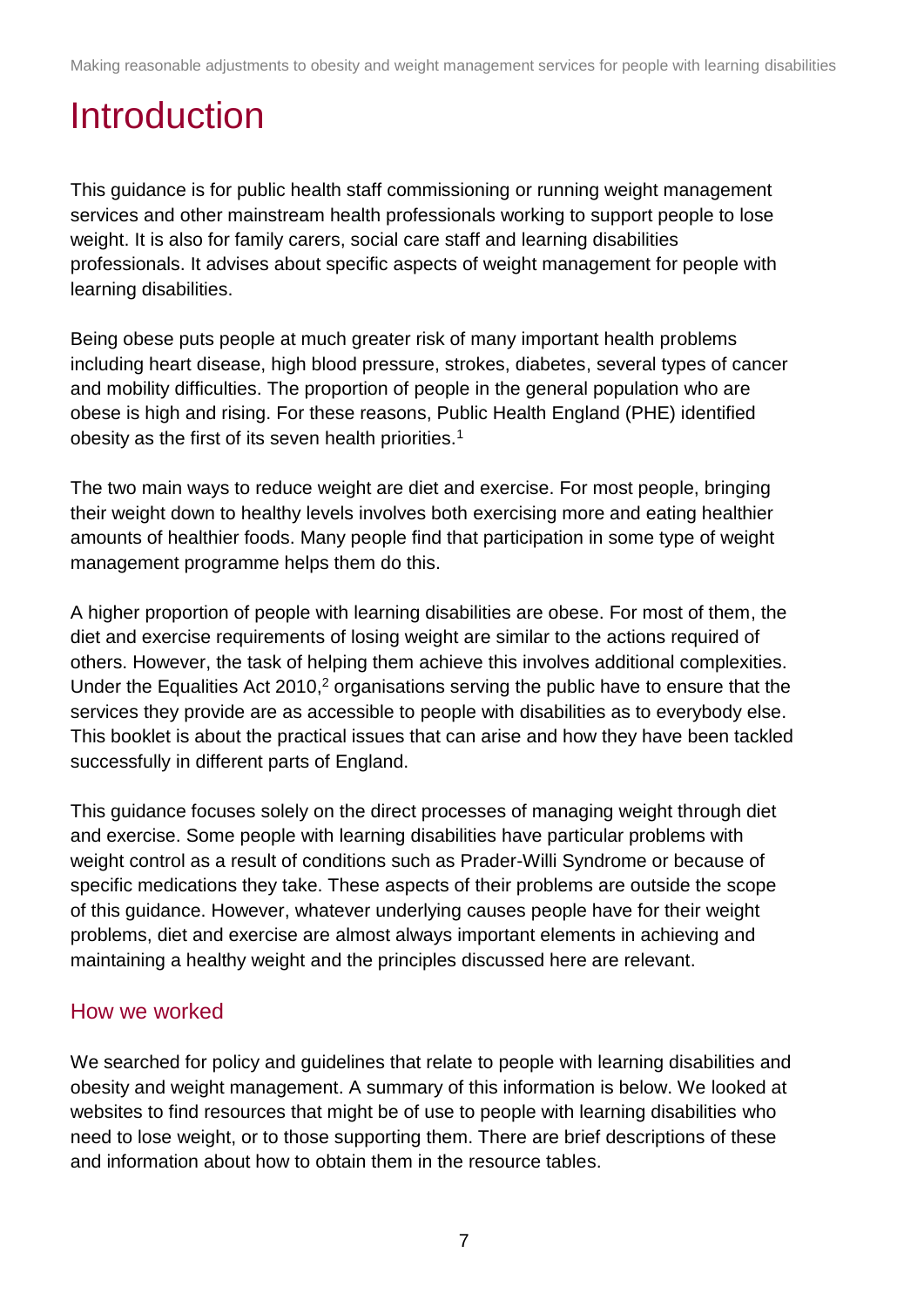We put a request out through the IHaL website and the UK Health and Learning Disability Network, a major email network for people interested in services and care for people with learning disabilities. We asked people to send us information about what they have done to improve weight management for people with learning disabilities. Examples of what has proven useful are given at the end of the report.

PHELDO has a database of examples of reasonable adjustments made by health services [\(www.ihal.org.uk/adjustments/\)](http://www.ihal.org.uk/adjustments/).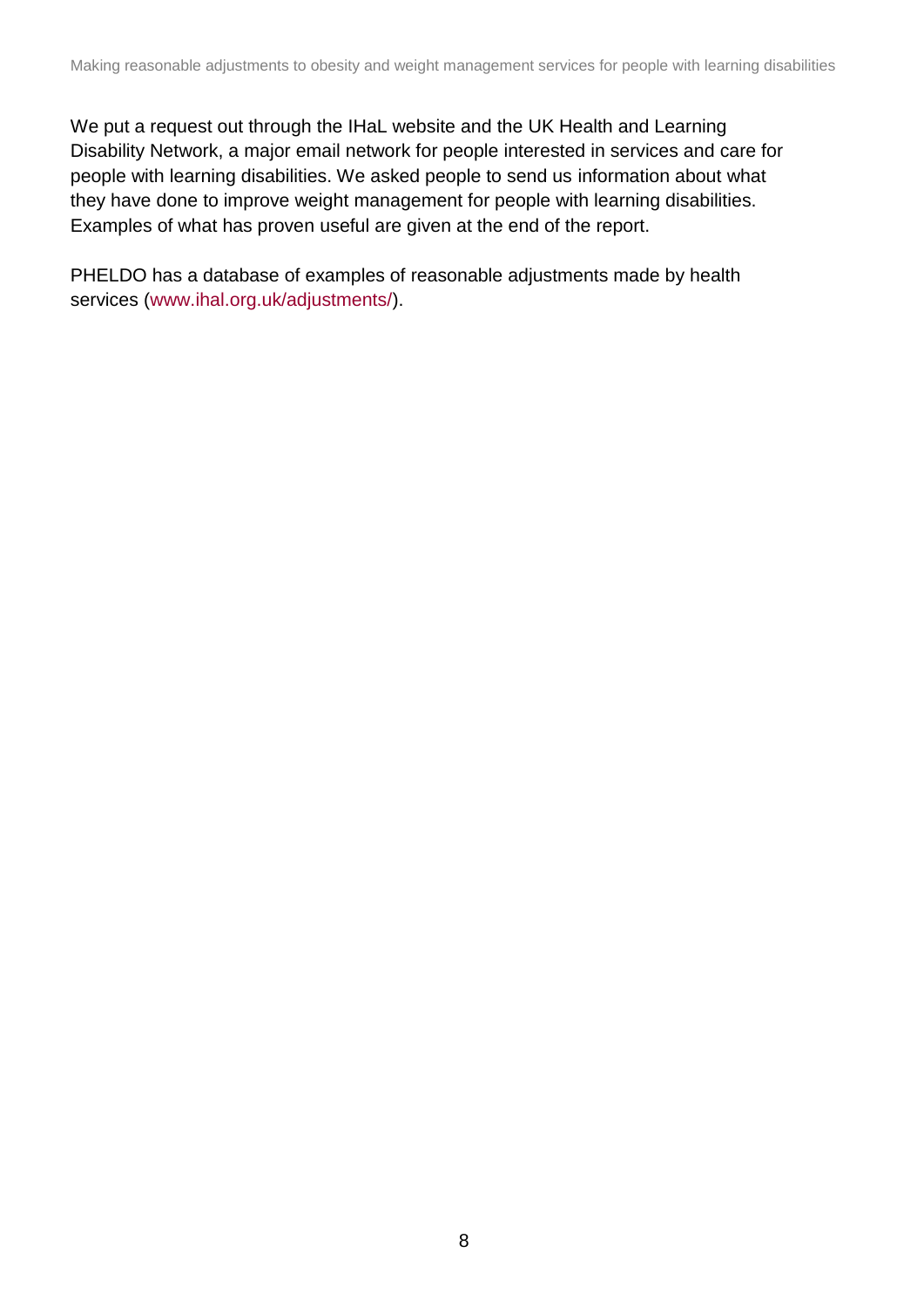# <span id="page-8-0"></span>People with learning disabilities and excess weight

## <span id="page-8-1"></span>Evidence and research

### How many people with learning disabilities are overweight?

It has been recognised for many years that people with learning disabilities are at increased risk of being overweight or obese compared to the general population, with poorly balanced diets and very low levels of physical activity. This risk in turn increases the likelihood of a range of health and social problems. As noted in the PHE priorities document,<sup>1</sup> diet and physical activity are key factors that contribute to having an unhealthy weight and there are close links to broader social disadvantage (such as poverty, poor housing and social isolation), which is experienced disproportionately by people with learning disabilities.

The most recent data on prevalence of excess weight in adults (aged 18 and older) with learning disabilities is based on analysis of data from GPs across the whole of England. This showed that, in comparison to the general population, a smaller proportion of people with learning disabilities are in the milder category termed 'overweight' (30% of men and 25% of women compared to 41% of men and 31% of women without a learning disability). However, there are higher proportions in the more severe category of obese (31% of men and 45% of women compared to 24% of men and 27% of women without a learning disability).

Analysis of the data by locality will be made available later in 2016 on the IHaL website.

See box 1 below for information about assessing what is a healthy weight.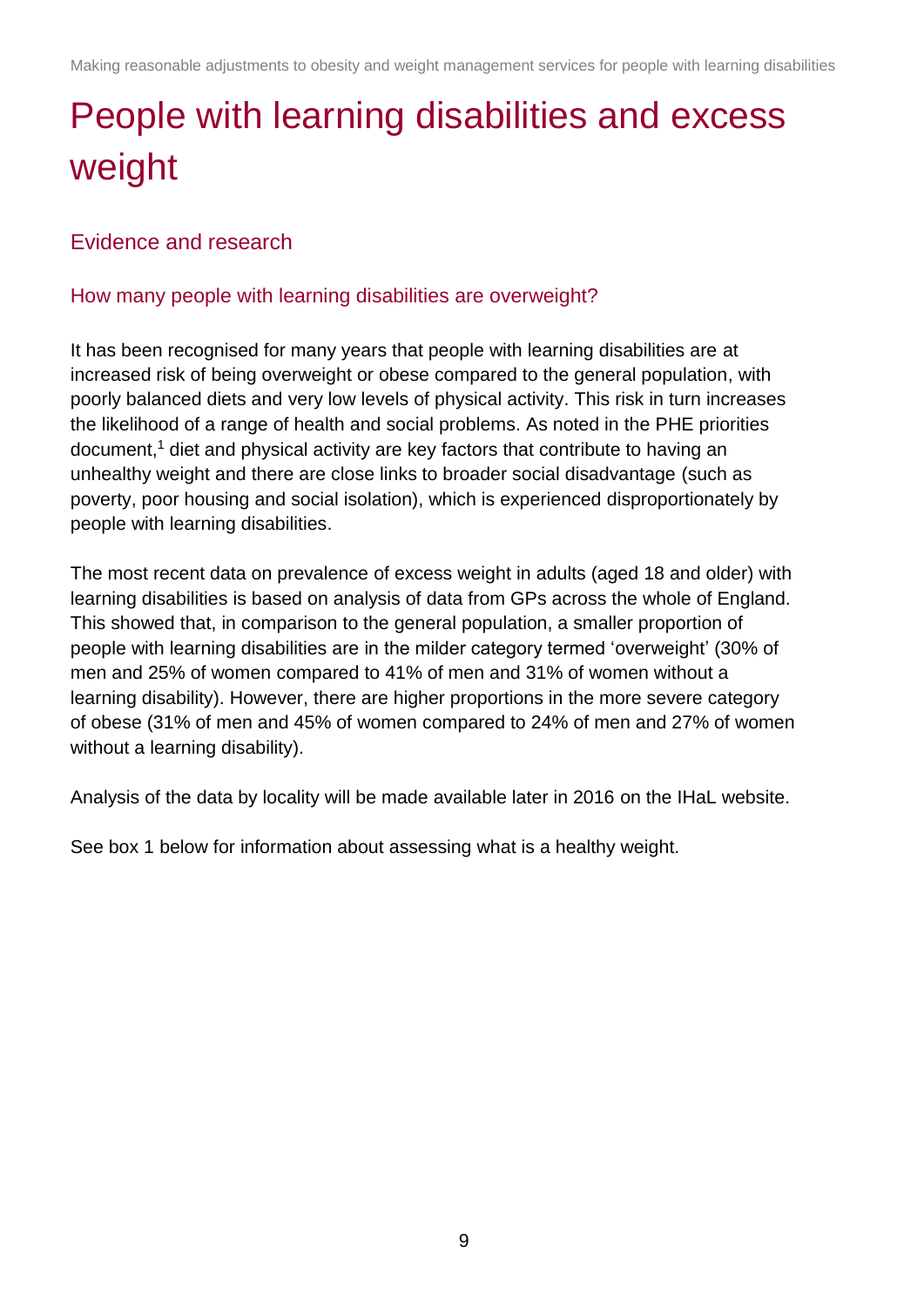### Box 1: Assessment of healthy weight

One established way of assessing whether a person is underweight, overweight or obese is through the measure of BMI, which relates weight to height. For adults, a BMI in the range 25 – 29.9 represents being overweight and 30+ is obese (for children BMI needs to be compared against a reference population of children of the same age and gender and there are special reference charts for children and young people with Down syndrome).

The British Dietetic Association cautions<sup>3</sup> that chronic constipation is a frequent problem for people with learning disabilities and this can distort assessment of weight. In addition, BMI is not always an appropriate measure for people with atypical body shape and there can be challenges in measuring height and weight accurately for some individuals. Some reasonable adjustments to consider include:

- seated or hoist scales, or scales that will accept a wheelchair
- measuring height with a tape measure
- measuring height with a rollameter
- measuring height with the person lying down

Setting a weight loss target may be an acceptable alternative to measuring a change in BMI for adults (not for children, unless clinically advised to do so).

Other common ways of measuring fatness include measuring a fold of skin and measuring the waist. Adult waist sizes are linked to risk of health problems:<sup>4</sup>

- increased risk of health problems: men≥ 94cm, women ≥ 80cm
- greatly increased risk of health problems: men ≥ 102cm, women ≥ 88cm

### Impact of excess weight

For the general population,<sup>1</sup> being overweight is associated with increases in the risk of cardiovascular disease, diabetes, some cancers, stigma and bullying in childhood and poor mental health in adulthood. PHE estimates that 70,000 premature deaths in the UK could be avoided each year if UK diets matched nutritional guidelines.

Data on people with learning disabilities from the analysis of primary care data described above shows that people with learning disabilities have substantially higher rates of conditions associated with being overweight, such as diabetes, heart failure and strokes.

Mental ill health, bullying and abuse are all more commonly experienced by people with learning disabilities than in the general population,<sup>5,6</sup> but no estimates are available to show what contribution excess weight may make to these problems of health and wellbeing.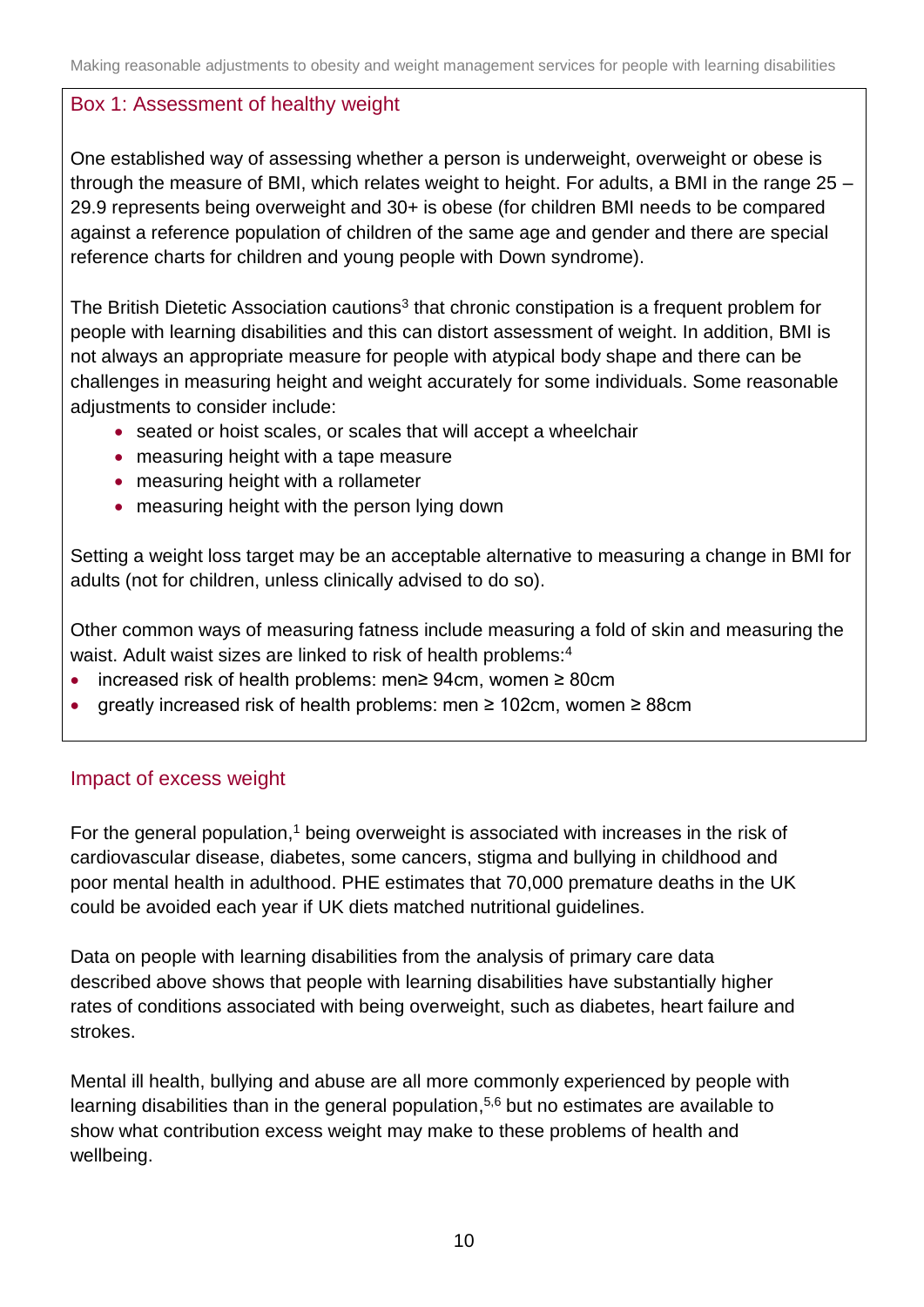## <span id="page-10-0"></span>Prevention and management of excess weight in people with learning disabilities

The British Dietetic Association consensus statement<sup>3</sup> on weight management in adults with learning disabilities, based on a literature review and clinical experience, concluded there was little robust research on longer-term weight loss strategies for people with learning disabilities, but argued that "insufficient evidence should not be used as justification for the non-provision of services".

Below is a brief review of some of the evidence around the issues to consider when working to support people with learning disabilities to manage their weight. There are implications for people with learning disabilities, supporters (family carers and paid staff) and health professionals (both mainstream and learning disabilities specialists).

## Raising awareness of excess weight with people with learning disabilities (and family carers)

Recent (unpublished) research looked at perceptions of weight in young people with learning disabilities in comparison to young people without learning disabilities. The results suggested that people with learning disabilities were likely to hold more positive beliefs about their bodies, irrespective of their size. Women with learning disabilities tended to perceive their bodies as being smaller than they were. This finding has implications for the approaches needed when supporting people with learning disabilities to lose weight.

It has been shown that the main barrier to participation in physical activity for people with learning disabilities was the lack of understanding of its benefits.<sup>7</sup> There is mixed evidence about people with learning disabilities' knowledge about healthy living.<sup>7,8</sup> The British Dietetic Association consensus statement<sup>3</sup> notes that people can be motivated to change if they are supported to understand more about the possible effects of their choices about diet and physical activity. People with learning disabilities may benefit from health promotion work to help them to understand the health risks of being overweight. This knowledge might be necessary if they are going to maintain healthy lifestyle changes.<sup>9</sup>

### Annual health checks

Annual health checks<sup>10</sup> are an opportunity for holistic review of a person's health, lifestyle, medication and interrelated risks to health and wellbeing. It is now a requirement that a health action plan is produced following an annual health check. Health action plans provide a structure for agreeing actions based on the results of the health check. In relation to weight management there might be actions for clinicians, the individual and their supporters. Possible examples are: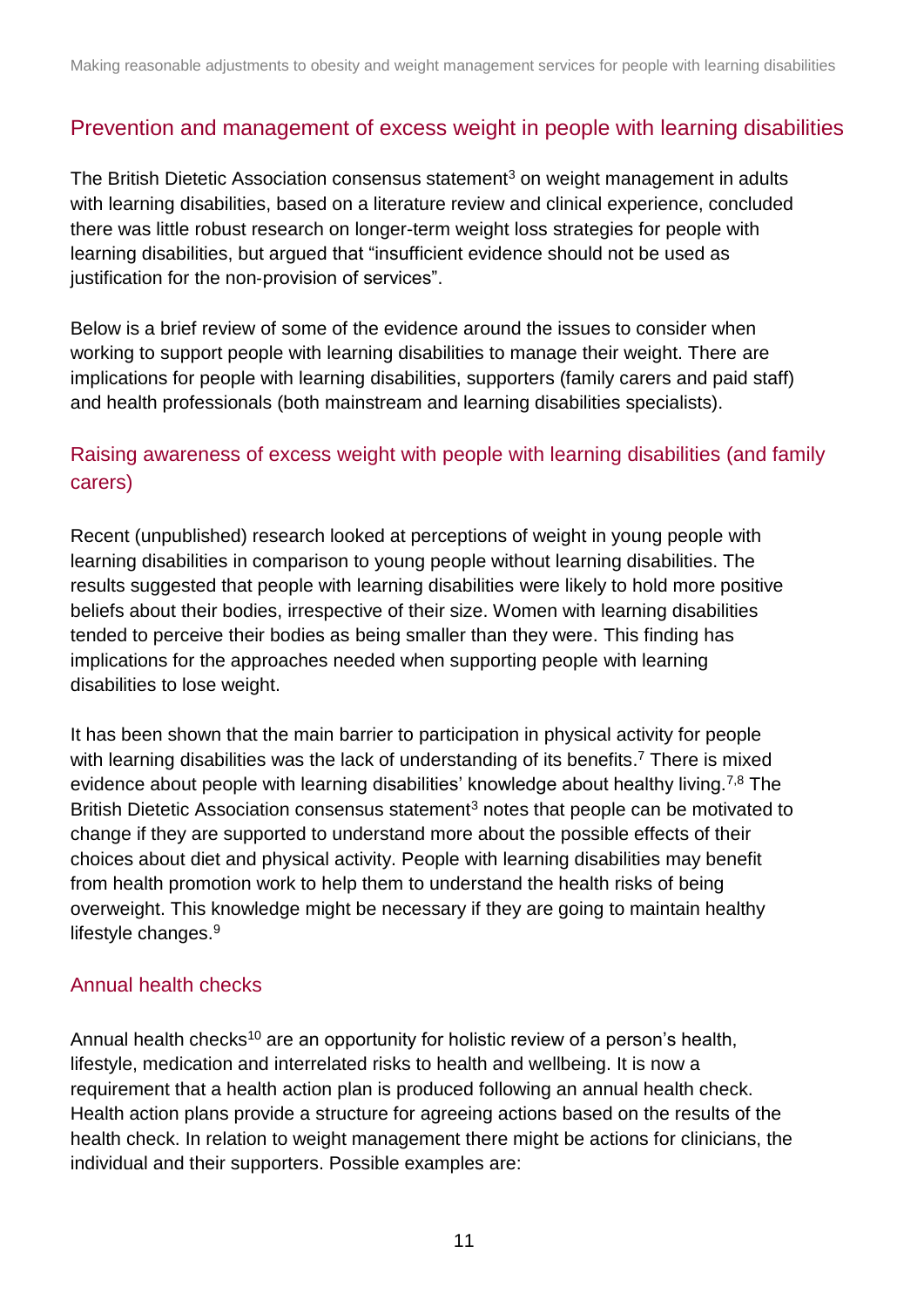For clinicians:

- review and possibly change medication that affects weight
- alter nutrition where this is assisted by gastrostomy
- management of diabetes

For the individual:

- eating more healthily
- taking more exercise

For family carers or paid social care staff:

- helping to motivate the individual to eat more healthily and take more exercise
- helping the individual to plan and cook more healthy meals
- supporting the individual to be more active
- having a role in implementing any best interests decisions about diet and physical activity

## The role of families and social care staff

Weight loss interventions are more effective if supporters (family carers and/or paid staff) are included.<sup>3,9,11</sup> They can help to provide both motivational and practical support. When paid staff and family carers are involved, it is important that there is a consistent approach from everyone. 12,13

Research has identified inadequate support as a major barrier to healthy living.<sup>8</sup> Problems include:

- supporters' lack of knowledge about buying and cooking healthy food there is a need for training and good information for families and paid staff<sup>3,8</sup>
- lack of time this often leads to the frequent use of ready meals. Shopping for, and preparing, healthy meals can be time-consuming<sup>8</sup>
- $\bullet$  the use of food and drinks as a reward or means of control<sup>3</sup>
- over-reliance on unhealthy activities, for example driving to a café or pub<sup>3</sup>
- supporters making unhealthy choices themselves staff need to be encouraged to become healthy role models<sup>8</sup>
- limited staffing can make it difficult to attend exercise classes or take part in health  $activities<sup>8</sup>$
- lack of understanding of the principles of choice and control (see section on pages 14-15)

Improving Health and Lives collaborated with the Voluntary Organisations Disability Group to develop a health charter for social care providers, setting out the roles of support providers in promoting health and supporting access to healthcare.<sup>14</sup> This is accompanied by guidance for commissioners and providers.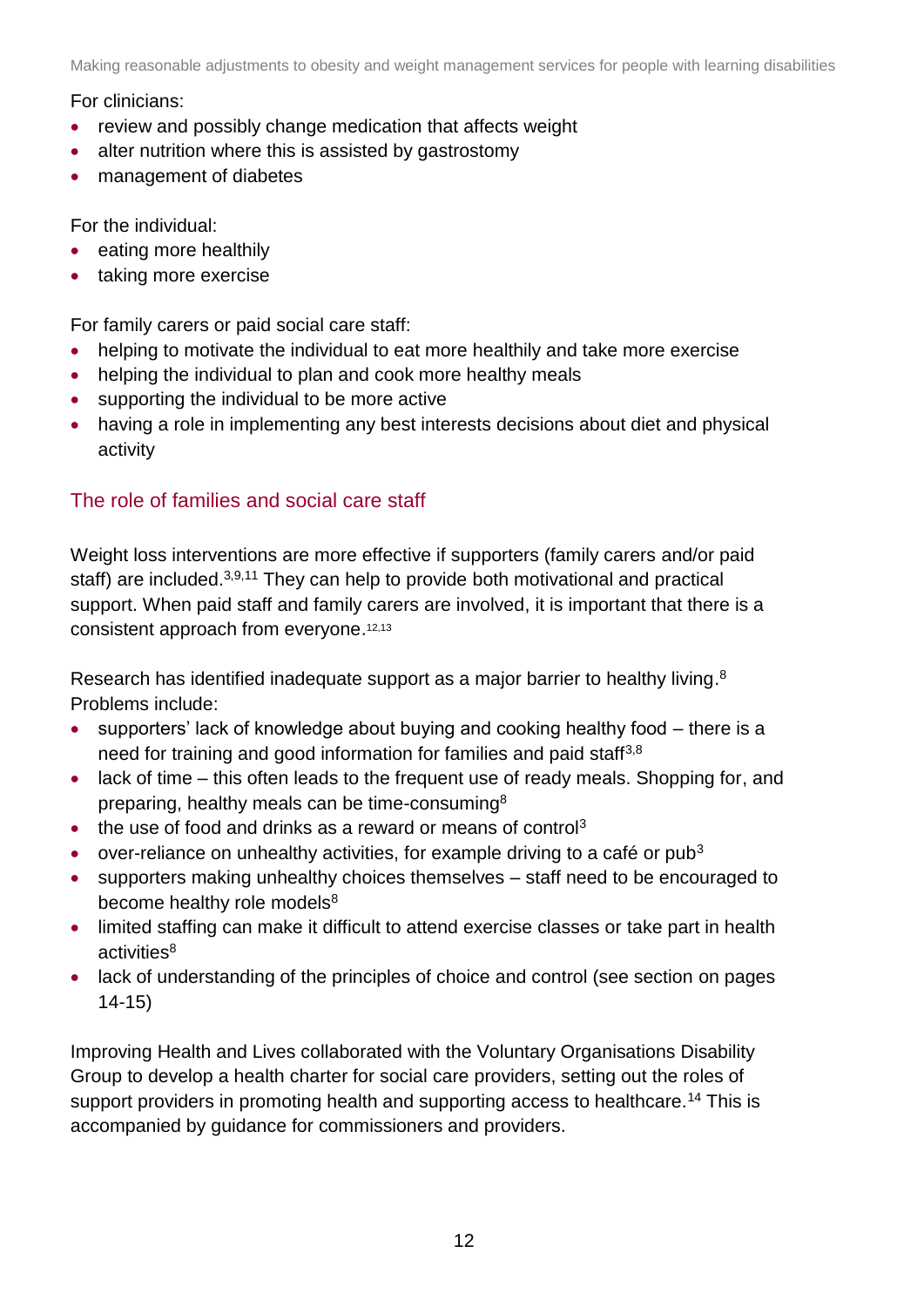#### Ensuring mainstream programmes are accessible to people with learning disabilities

People with learning disabilities may not always be able to access the plethora of weight loss programmes that are available to the general population. There is a need for adaptations to be made to these in order for them to be accessible to people with learning disabilities.<sup>12</sup> The evidence shows that:

- mainstream health promotional resources are likely to require literacy skills and often use abstract images<sup>7</sup> – accessible information and resources are needed
- people with learning disabilities benefit from a multi-disciplinary and multi-component approach that takes an individualised approach $9,12,15$
- people need support to understand the risks to their health to aid sustained motivation – training and appropriate information can help people to feel more positive about physical activity<sup>7</sup>
- the involvement of peer partners without disabilities, who provide reciprocal support, has been shown to encourage participation in exercise in community settings<sup>16</sup>

Examples of accessible weight management programmes are included in this report (see page 22).

### Environmental, social and personal factors

There are a range of practical barriers to healthy living for people with learning disabilities that need to be overcome. These can have an impact on people's ability to eat healthily or to engage in regular physical activity. They include

- $\bullet$  transport issues<sup>8</sup>
- $\bullet$  financial constraints<sup>7</sup>
- $\bullet$  immobility and illness<sup>17</sup>
- $\cdot$  risk assessment issues<sup>7</sup>

There may also need to be wider consideration in terms of individualised planning. Decisions about where the person will live should embrace practicalities such as access to food shops, sports and leisure facilities, and opportunities to reduce reliance on cars. It is important to think about the person's options within their daily routines and what is acceptable or possible both to them and to others around them (such as other members of the household).

#### Capacity and choice around diet and physical activity

Issues of capacity and choice around diet and physical activity are often cited as problematic by people with learning disabilities, by families and by services. Difficulties can include: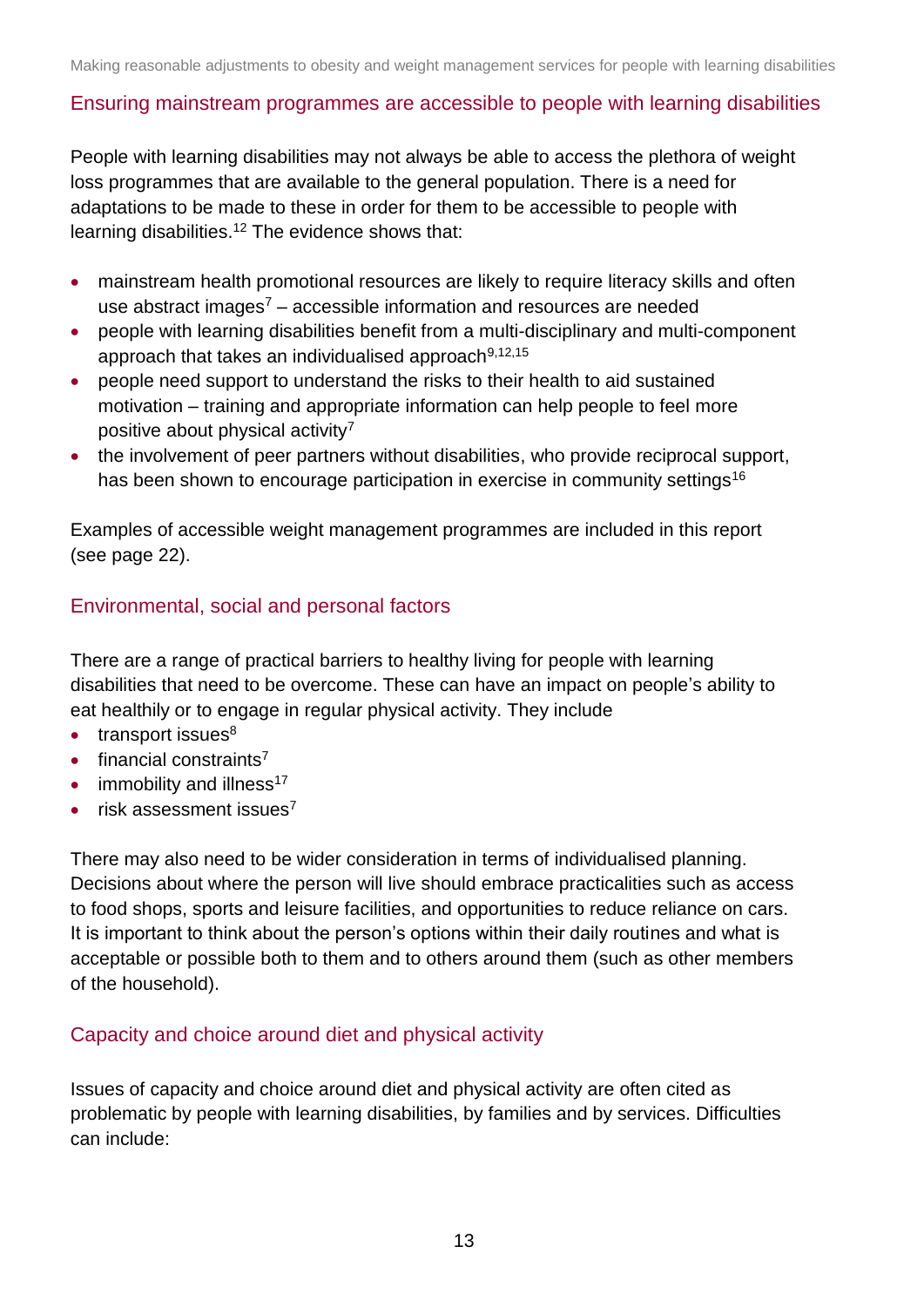- supporters (family and/or staff) struggling to contribute to best interests decisions
- dilemmas about balancing choice and the duty of care, and balancing different risks and benefits. Paid supporters can feel limited in their capacity to influence food choices<sup>13</sup>
- supporters misusing the right to make unwise decisions as an excuse for not helping the person to understand risks and options properly<sup>18</sup>

Risk assessment issues have been identified as one of the main barriers to physical exercise.<sup>7</sup> The Health Equalities Framework<sup>19</sup> offers a tool that can be used by people with learning disabilities, family carers, support workers and health practitioners to discuss risks to health and wellbeing. It encourages discussion about balancing risks: for example, the risks posed by being overweight alongside the risks of limiting choice.

## Resources

The four tables that follow list all the information and resources we have found in relation to the management of excess weight.

- Table 1 lists guidance about the management of excess weight. This information is likely to be of use to commissioners, service managers and clinicians
- Table 2 lists resources for practitioners, family carers and support staff. This includes leaflets, templates, web-pages and videos. These resources are not easy-read
- Table 3 lists all the easy-read resources we have found. This is where you can find information to use with people with learning disabilities
- Table 4 shows where relevant free apps may be found (not specific to people with learning disabilities)

Some resources may be available from more than one site, but we have only given one link. We have only included resources that are free to download, although some of the websites also include resources you can buy.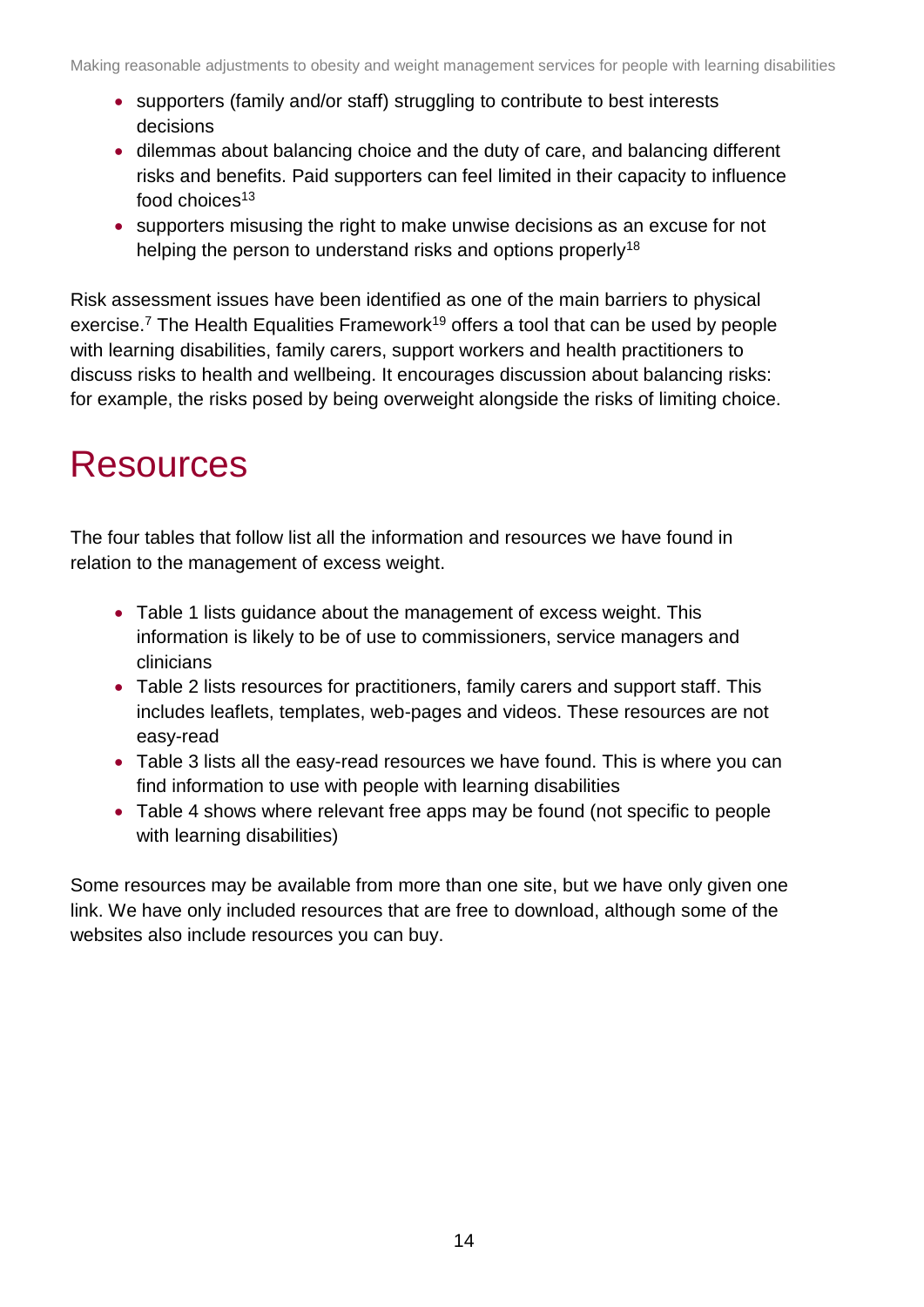## Table 1: Guidance about the management of excess weight

<span id="page-14-0"></span>

| <b>Theme</b>       | <b>Description</b>                                                      | <b>Provider</b>                  | Link                          |
|--------------------|-------------------------------------------------------------------------|----------------------------------|-------------------------------|
| PHE obesity        | Provides a single point of contact for wide-ranging,                    | <b>PHE</b>                       | http://www.noo.org.uk/        |
| website            | authoritative information on data, evaluation, evidence                 |                                  |                               |
|                    | and research related to weight status and its                           |                                  |                               |
|                    | determinants                                                            |                                  |                               |
| PHE obesity        | Slide sets with facts and figures about child and adult                 | <b>PHE</b>                       | http://www.noo.org.uk/slide   |
| resources          | obesity, including a set on why it is important for local               |                                  | sets                          |
|                    | authorities and others to invest in tackling obesity, with              |                                  |                               |
|                    | potential routes to action. There is an accompanying<br>reference sheet |                                  |                               |
| Government         | Report on the evidence on interventions to help the nation              | <b>PHE</b>                       | https://www.gov.uk/governm    |
| report on          | reduce sugar consumption                                                |                                  | ent/publications/sugar-       |
| interventions to   |                                                                         |                                  | reduction-from-evidence-      |
| reduce sugar       |                                                                         |                                  | into-action                   |
| consumption        |                                                                         |                                  |                               |
| Government         | Catering guidance that offers practical advice for services             | <b>PHE</b>                       | https://www.gov.uk/governm    |
| guidance on        | (such as residential and day services) on how to make                   |                                  | ent/publications/healthier-   |
| catering for       | catering affordable, healthier and more sustainable. The                |                                  | and-more-sustainable-         |
| adults and older   | principles and tools can also inform those supporting                   |                                  | catering-a-toolkit-for-       |
| people             | individuals                                                             |                                  | serving-food-to-adults        |
| Eatwell guide      | The eatwell guide is a policy tool used to define                       | <b>PHE</b>                       | https://www.gov.uk/governm    |
|                    | government recommendations on eating healthily and                      |                                  | ent/publications/the-eatwell- |
|                    | achieving a balanced diet. Using the five food groups, the              |                                  | guide                         |
|                    | guide represents visually how different foods contribute                |                                  |                               |
|                    | towards a healthy balanced diet                                         |                                  |                               |
| <b>School Food</b> | Standards and practical guidance, to be used alongside                  | The School Food                  | http://www.schoolfoodplan.c   |
| Plan standards     | government buying standards for food and catering<br>services           | Plan, with the                   | om/standards/                 |
|                    |                                                                         | support of the<br>Department for |                               |
|                    |                                                                         | Education                        |                               |
| Obesity            | Pathway with linked guidance, resources and standards.                  | <b>National Institute</b>        | http://pathways.nice.org.uk/  |
| pathway and        | Covers children and adults                                              | for Health and                   | pathways/obesity              |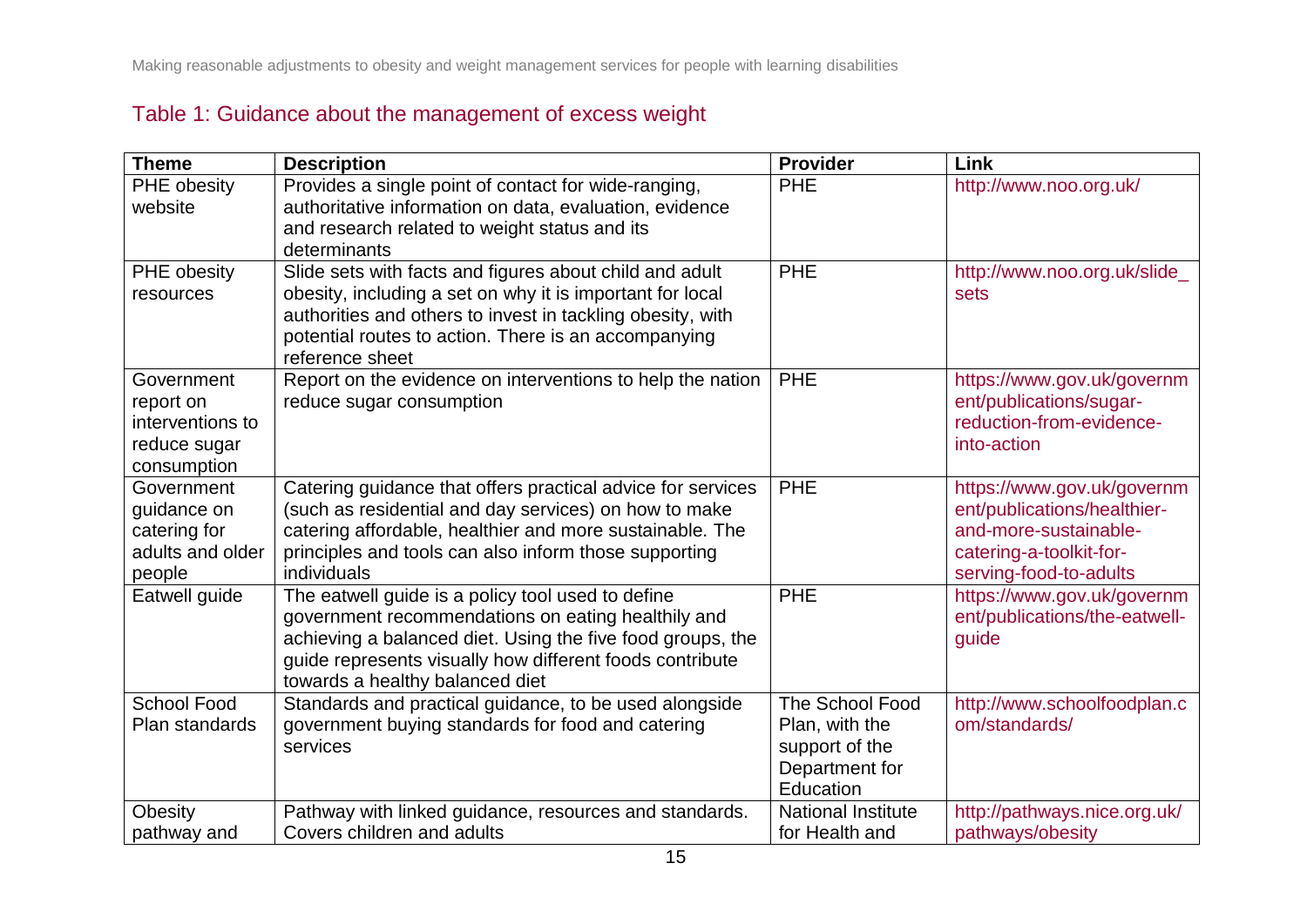| <b>Theme</b>         | <b>Description</b>                                   | <b>Provider</b>        | Link                        |
|----------------------|------------------------------------------------------|------------------------|-----------------------------|
| quidance             |                                                      | <b>Care Excellence</b> |                             |
| <b>Nutrition and</b> | Guidance and examples to support commissioners to    | <b>NHS England</b>     | https://www.england.nhs.uk/ |
| hydration            | improve the nutritional and hydration needs of their |                        | commissioning/nut-hyd/      |
| guidance for         | populations                                          |                        |                             |
| commissioners        |                                                      |                        |                             |

## Table 2: Resources for practitioners, family carers and support staff

<span id="page-15-0"></span>

| <b>Theme</b>                                                            | <b>Description</b>                                                                                                                                                                                                                                                                                                                               | <b>Provider</b>                        | Link                                                                                                                           |
|-------------------------------------------------------------------------|--------------------------------------------------------------------------------------------------------------------------------------------------------------------------------------------------------------------------------------------------------------------------------------------------------------------------------------------------|----------------------------------------|--------------------------------------------------------------------------------------------------------------------------------|
| Weight<br>management<br>for people with<br>learning<br>disabilities     | Consensus statement (available on request) intended to<br>inform and support the practice of dietitians who are not<br>undertaking a specialist learning disabilities role, but<br>within their caseload care for adults who are<br>overweight/obese; also a useful resource for other<br>practitioners. Contains examples and resources as well | <b>British Dietetic</b><br>Association | https://www.bda.uk.com/                                                                                                        |
| <b>Weight Wise</b><br>website                                           | as good practice points<br>Practical advice, tips and resources on weight<br>management for the general public. Not specific to people<br>with learning disabilities, but plain English                                                                                                                                                          | <b>British Dietetic</b><br>Association | http://www.bdaweightwise.c<br>om/                                                                                              |
| Change4Life<br>website                                                  | Practical advice, tips, activities and resources for families<br>and the general public. Not specific to people with<br>learning disabilities, but colourful and plain English                                                                                                                                                                   | <b>NHS</b>                             | www.nhs.uk/change4life                                                                                                         |
| Weight loss<br>guide                                                    | Twelve week plan combining advice on healthier eating<br>and on physical activity. Not specific to people with<br>learning disabilities, but fairly easy to follow                                                                                                                                                                               | <b>NHS Choices</b>                     | http://www.nhs.uk/livewell/w<br>eight-loss-<br>guide/Pages/weight-loss-<br>guide.aspx                                          |
| Eating well:<br>children and<br>adults with<br>learning<br>disabilities | Evidence-based report and training pack (164 pages) that<br>summarises available information on the nutritional needs<br>of children, young people and adults with learning<br>disabilities. It covers food choice and eating well, and<br>provides practical information.                                                                       | <b>Caroline Walker</b><br>Trust        | http://www.cwt.org.uk/public<br>ation/eating-well-supporting-<br>adults-with-learning-<br>disabilities-training-<br>materials/ |
|                                                                         |                                                                                                                                                                                                                                                                                                                                                  |                                        | Go to publications list to<br>download or order. Free to                                                                       |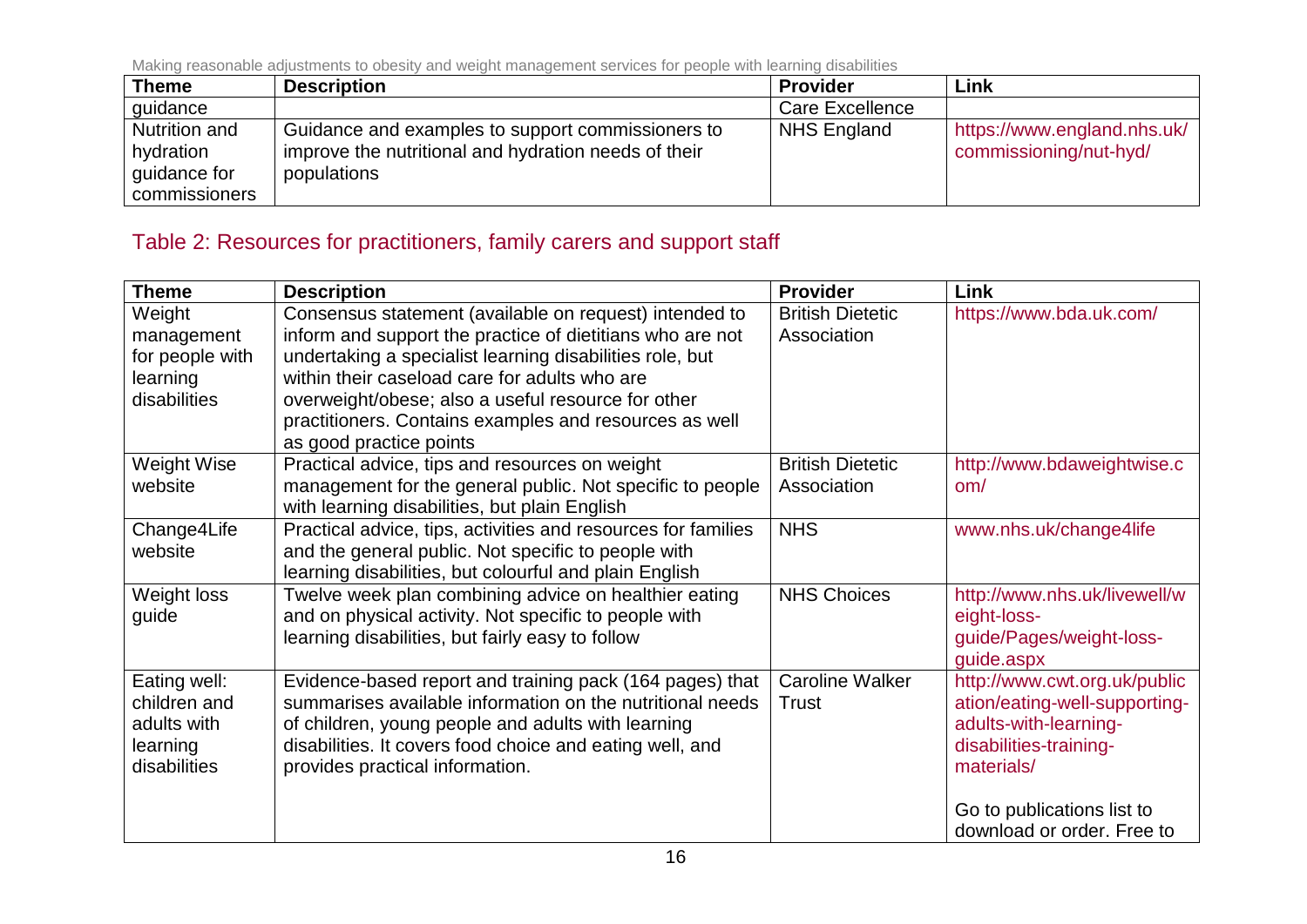| <b>Theme</b>                                                                                | <b>Description</b>                                                                                                                                                                                                                                                                                  | <b>Provider</b>                         | <b>Link</b>                                                                                                                                                    |
|---------------------------------------------------------------------------------------------|-----------------------------------------------------------------------------------------------------------------------------------------------------------------------------------------------------------------------------------------------------------------------------------------------------|-----------------------------------------|----------------------------------------------------------------------------------------------------------------------------------------------------------------|
|                                                                                             |                                                                                                                                                                                                                                                                                                     |                                         | download (with request to<br>consider donation); hard<br>copies with CD can be<br>purchased via Amazon                                                         |
| Top tips for<br>happy<br>mealtimes                                                          | Tips from a mother about teaching children with learning<br>disabilities good eating skills                                                                                                                                                                                                         | <b>NHS Choices</b>                      | http://www.nhs.uk/Livewell/<br>Childrenwithalearningdisabili<br>ty/Pages/eating-tips-special-<br>needs.aspx                                                    |
| Managing<br>weight with a<br>learning<br>disability                                         | Advice from a dietitian about how to think about the<br>lifestyle of the person you care for, and how it can be<br>changed to promote a healthy, balanced diet and to<br>include more physical activity, if needed. Includes links to<br>tools and videos                                           | <b>NHS Choices</b>                      | http://www.nhs.uk/Livewell/<br>Disability/Pages/weight-<br>management-learning-<br>disabilities.aspx                                                           |
| Losing weight<br>for people who<br>use wheelchairs                                          | Advice on diet and physical activity                                                                                                                                                                                                                                                                | <b>NHS Choices</b>                      | http://www.nhs.uk/Livewell/<br>Disability/Pages/weight-<br>loss-wheelchairs.aspx                                                                               |
| <b>West Midlands</b><br>good practice<br>briefing:<br>learning<br>disability and<br>obesity | Briefing on health inequalities and health equity issues<br>related to weight management in people with learning<br>disabilities, with examples of local best practice                                                                                                                              | <b>PHE West</b><br><b>Midlands</b>      | http://www.lfphwm.org.uk/lib<br>rary/publications/obesity/doc<br>download/536-west-<br>midlands-good-practice-<br>briefing-learning-disability-<br>and-obesity |
| Prader-Willi<br>Syndrome<br>Association<br>website                                          | A range of downloadable information, including on<br>nutrition and weight management. Some resources are<br>also available to buy                                                                                                                                                                   | Prader-Willi<br>Syndrome<br>Association | http://www.pwsa.co.uk/infor<br>mation-support-<br>advice/publications/                                                                                         |
| Preventing<br>heart disease                                                                 | Heart health advice and resources for practitioners and<br>the general public, including healthy eating and staying<br>active. Includes advice for some specific ethnic groups,<br>and some videos in British Sign Language. See Table 3<br>for resource aimed at people with learning disabilities | <b>British Heart</b><br>Foundation      | https://www.bhf.org.uk/heart<br>-health/preventing-heart-<br>disease                                                                                           |
| The Lifestyle Elf<br>website                                                                | Digests and updates on research, guidance and policy<br>related to lifestyle, including healthy eating and physical<br>activity                                                                                                                                                                     | The Lifestyle Elf                       | http://www.thelifestyleelf.net/                                                                                                                                |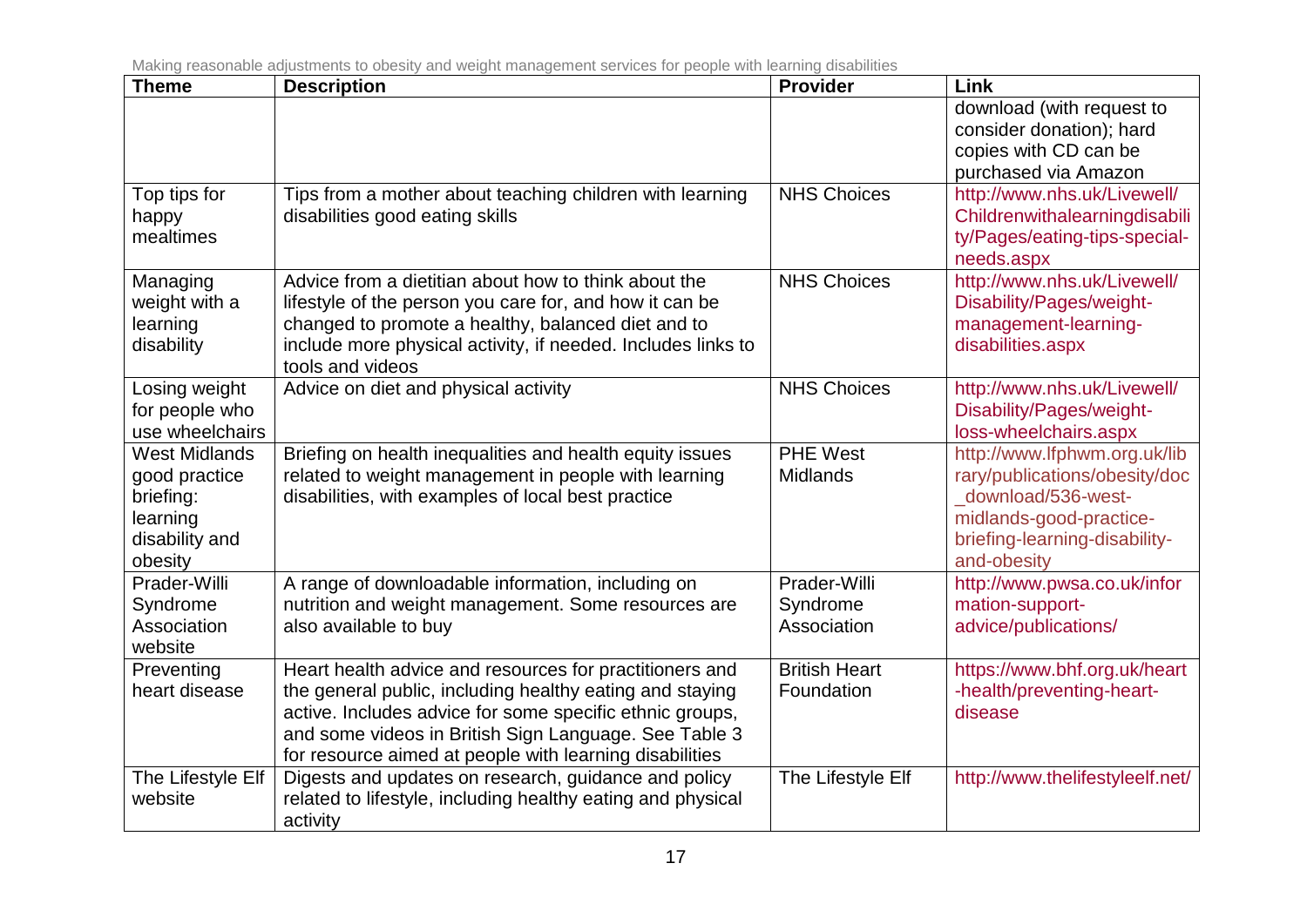| <b>Theme</b> | <b>Description</b>                                        | <b>Provider</b>         | Link                         |
|--------------|-----------------------------------------------------------|-------------------------|------------------------------|
| One You      | Quiz and resources on healthy lifestyles. Not specific to | <b>PHE</b>              | https://www.nhs.uk/oneyou#   |
| campaign     | people with learning disabilities, but easy to follow     |                         | hpxp7muFkwHHhkBW.97          |
| Weighing a   | Guide to using wheelchair scales                          | Hertfordshire           | https://www.improvinghealth  |
| person who   |                                                           | Partnership             | andlives.org.uk/adjustments/ |
| uses a       |                                                           | University NHS          | ?adjustment=389              |
| wheelchair   |                                                           | <b>Foundation Trust</b> |                              |

## Table 3: Easy-read resources

<span id="page-17-0"></span>

| <b>Theme</b>                   | <b>Description</b>                                                                                                                                                                                                                                                                                                                                                                                 | <b>Provider</b>                                                                                    | Link                                                                                                                                                                        |
|--------------------------------|----------------------------------------------------------------------------------------------------------------------------------------------------------------------------------------------------------------------------------------------------------------------------------------------------------------------------------------------------------------------------------------------------|----------------------------------------------------------------------------------------------------|-----------------------------------------------------------------------------------------------------------------------------------------------------------------------------|
| Live with a<br>healthy heart   | Booklet and DVD to help people with learning disabilities<br>think and talk about healthy lifestyles. The DVD features<br>people with learning disabilities talking about what they<br>have done. The booklet includes guidance notes for<br>supporters. The resource was evaluated positively by two<br>groups of people with learning disabilities who had not<br>been involved in developing it | <b>British Heart</b><br>Foundation                                                                 | https://www.bhf.org.uk/publi<br>cations/healthy-eating-and-<br>drinking/live-with-a-healthy-<br>heart                                                                       |
| Easy health<br>website         | Range of easy-read leaflets on healthy eating, physical<br>activity and obesity. A few videos are also available (one<br>made with and for people with learning disabilities)                                                                                                                                                                                                                      | Collected from a<br>number of sources<br>(each credited) by<br>the easy health<br>team at Generate | http://www.easyhealth.org.u<br>k/categories/food-and-<br>exercise<br>and<br>http://www.easyhealth.org.u<br>k/listing/healthy-eating-<br>%28videos%29                        |
| A Picture of<br>Health website | Range of easy-read leaflets on healthy eating and<br>physical activity                                                                                                                                                                                                                                                                                                                             | Collected from a<br>number of sources<br>(each credited) by<br>the team at A<br>Picture of Health  | http://www.apictureofhealth.<br>southwest.nhs.uk/healthy-<br>life-styles/diet/<br>and<br>http://www.apictureofhealth.<br>southwest.nhs.uk/healthy-<br>life-styles/exercise/ |
| Healthy eating                 | Easy-read resource covering food groups, portion sizes,                                                                                                                                                                                                                                                                                                                                            | <b>Plymouth City</b>                                                                               | https://www.improvinghealth                                                                                                                                                 |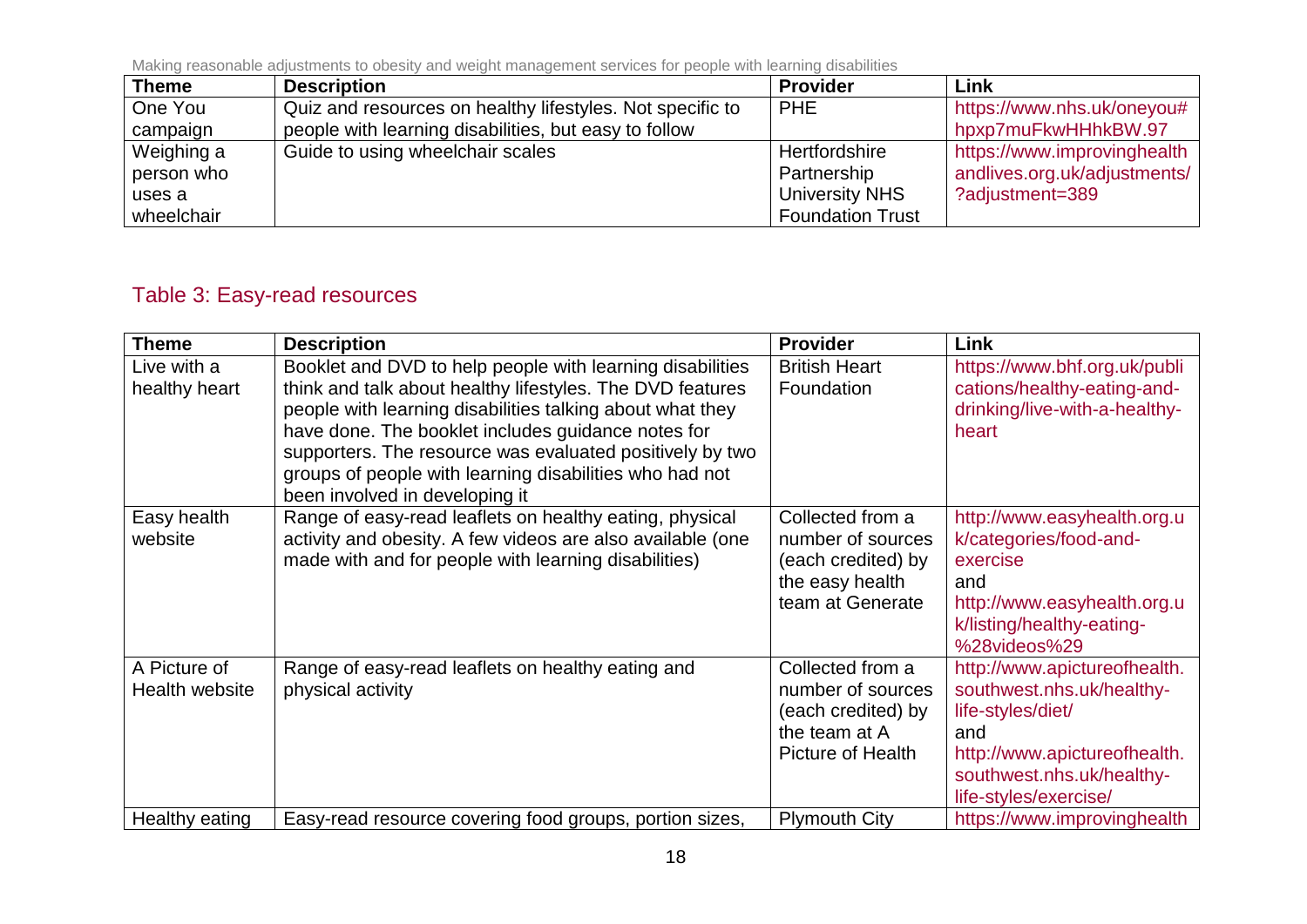| guide                                                    | checking weight and tips for losing weight                                                            | Council                                 | andlives.org.uk/adjustments/<br>?adjustment=391                           |
|----------------------------------------------------------|-------------------------------------------------------------------------------------------------------|-----------------------------------------|---------------------------------------------------------------------------|
| Resources for<br>people with<br>Prader-Willi<br>syndrome | Quarterly newsletter; Our Way of Life booklet (one copy<br>free to people with Prader-Willi syndrome) | Prader-Willi<br>Syndrome<br>Association | http://www.pwsa.co.uk/infor<br>mation-support-<br>advice/people-with-pws/ |

There are also relevant resources for professionals and people with learning disabilities listed in the earlier IHaL reasonable adjustment report on diabetes. This can be found at <http://www.improvinghealthandlives.org.uk/gsf.php5?f=16981>

## Table 4: Apps related to obesity and weight management

<span id="page-18-0"></span>

| <b>Theme</b>                   | <b>Description</b>                                                                                                             | <b>Provider</b>    | Link                                                                                                    |
|--------------------------------|--------------------------------------------------------------------------------------------------------------------------------|--------------------|---------------------------------------------------------------------------------------------------------|
| Health and<br>fitness trackers | Range of apps to support weight management (designed<br>for general use, not adapted for people with learning<br>disabilities) | <b>NHS Choices</b> | http://www.nhs.uk/conditions/<br>nhs-health-check/pages/tools-<br>and-technology-that-can-<br>help.aspx |
| Eating well                    | Range of apps to support healthy eating (designed for<br>general use, not adapted for people with learning<br>disabilities)    | Change4Life        | http://www.nhs.uk/Change4Lif<br>e/Pages/healthy-eating.aspx                                             |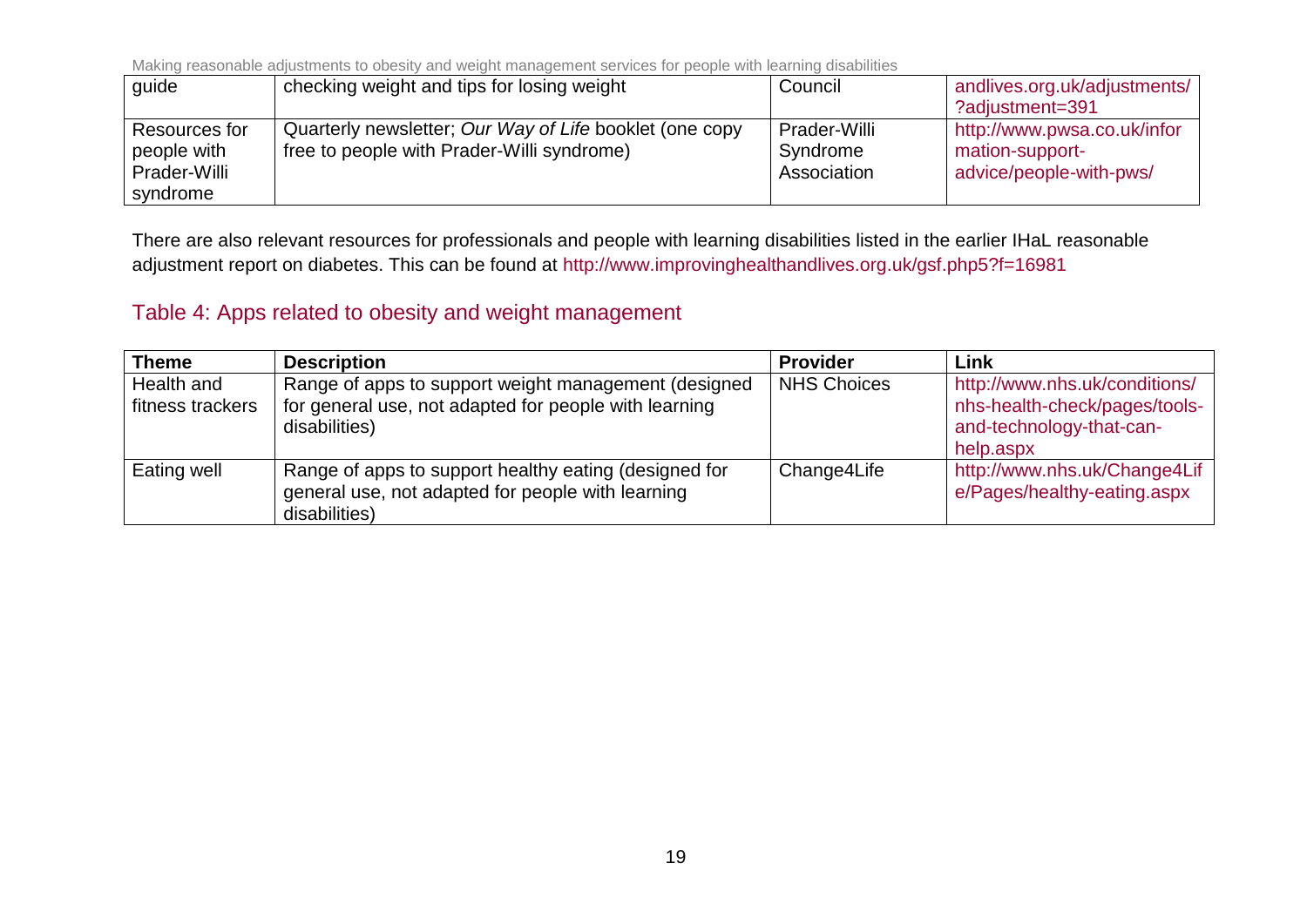# <span id="page-19-0"></span>Examples of reasonable adjustments and case studies

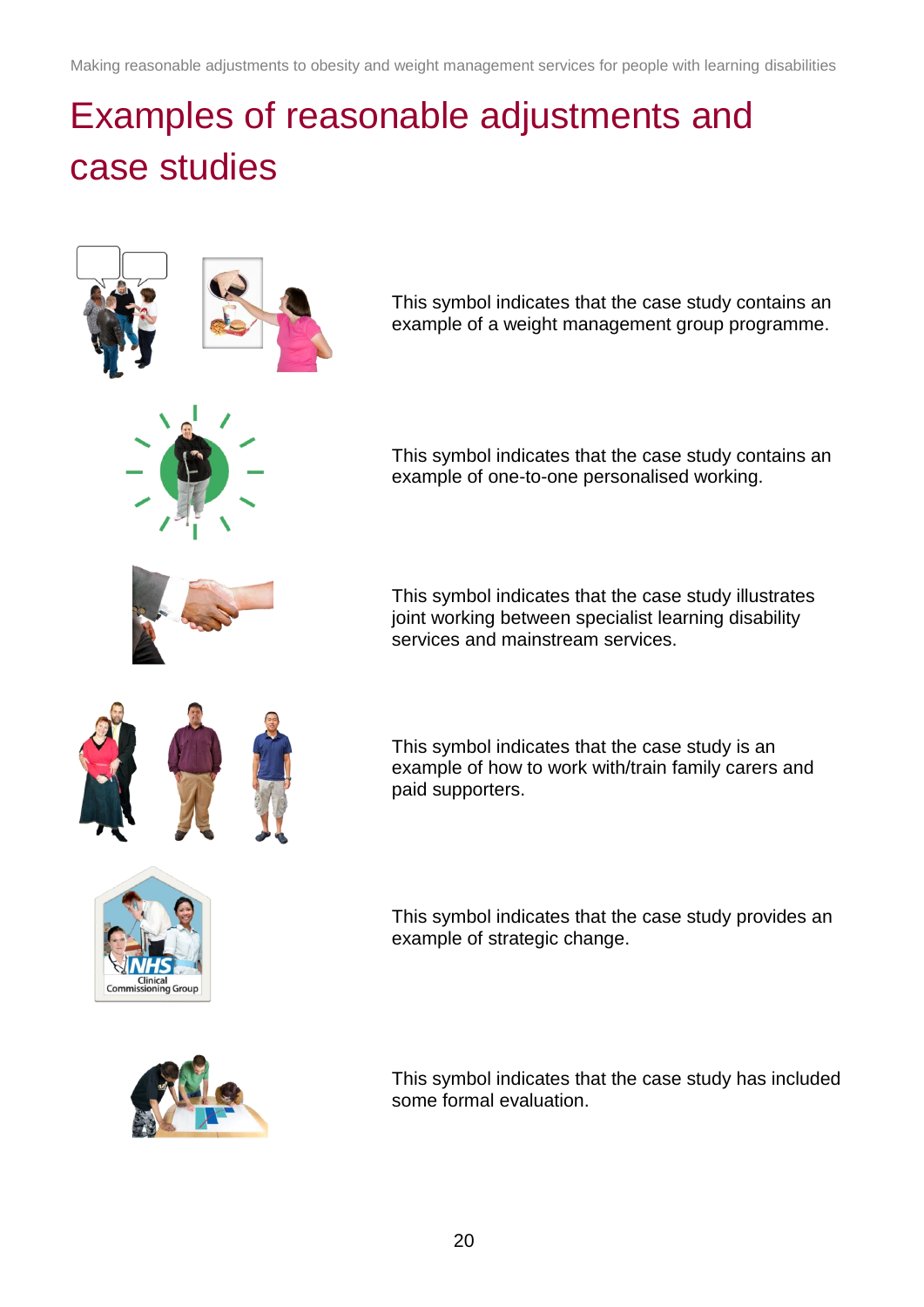## **Derbyshire's 12-month challenge**



Derbyshire Healthcare NHS Foundation Trust has a long track record of initiatives to improve healthy eating and physical activity among people with learning disabilities. The lead strategic health facilitator worked with informatics and commissioning colleagues to extract data from primary care systems. This demonstrated that levels of obesity were higher among people with learning disabilities (75%) than in the general population (25%).

The data was used to convince commissioners and public health services about the need to improve access to weight management services for people with learning disabilities. The lead strategic health facilitator worked with the healthy lifestyle services in Derby and Derbyshire to increase awareness and referrals from primary care and to develop and launch a "12-month challenge" to support weight loss. This programme attracted funding from district councils. In addition, a dietitian was funded to run specialist weight management groups in two areas.

The "12-month challenge" is a workbook to help people with learning disabilities to learn and understand more about:

- healthy eating
- exercise
- and to encourage behaviour change

with a view to them losing weight, increasing their physical activity levels and becoming healthier, fitter and slimmer over a 12-month period. The tool helps health professionals to raise the issue of weight and weight loss with their patients and their supporters (family or paid workers). The workbook offers a different topic for each month, encouraging people to make small changes and to record progress. The workbook is available to download at

<http://www.improvinghealthandlives.org.uk/adjustments/?adjustment=388>

The programme has been promoted via posters, leaflets, presentations, promotional tape measures, inclusion in training (for example, linked to diabetes), and via nursing forums and the GP portal.

A guide for provider services to deliver the 12-month challenge information to people with learning disabilities has been developed. This will be given to services who attend training with the Derbyshire Live Life Better (healthy lifestyle service) later this year (2016). The original pilot of the 12-month challenge was with a MacIntyre day service. While the primary intention of the programme was to train staff and carers to support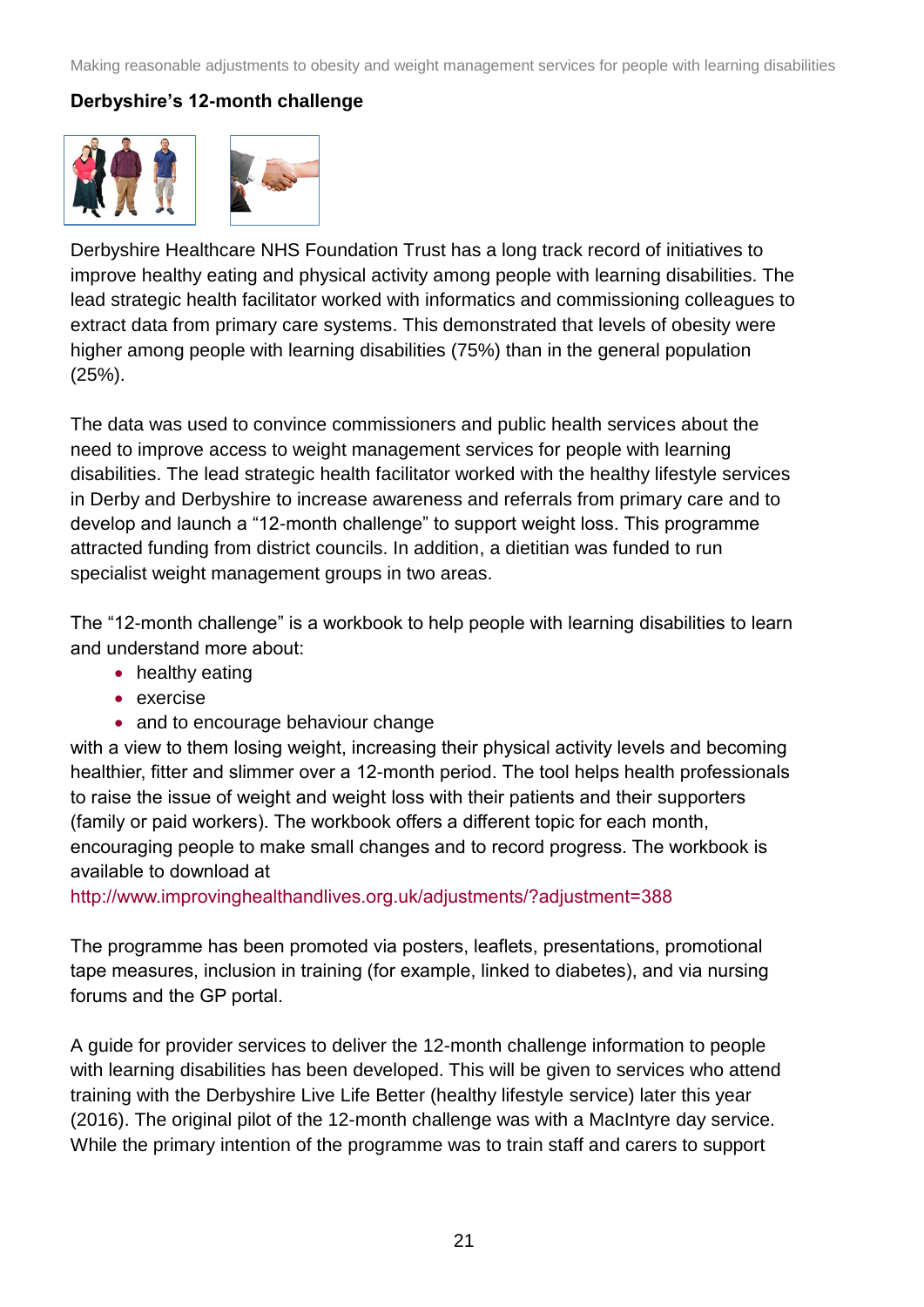learners, six out of the 12 learners who attended the session lost over 5% of their body weight, with one individual losing over four stone. All the learners increased their activity levels or made healthy changes to their eating habits, such as eating more fruit and vegetables and consuming less food that was high in fat and sugar. The 12-month challenge is currently (spring 2016) being delivered with a larger Derbyshire day service involving around 50 people, with encouraging early results. Other day services are using the workbooks and will be invited to the training. The Derby Live Ability service has provided weight loss advice to over 100 people with learning disabilities and has consistently shown increased activity levels; the service continues to use the 12-month challenge model.

For further information contact Jackie Fleeman at [jackie.fleeman@derbyshcft.nhs.uk](mailto:jackie.fleeman@derbyshcft.nhs.uk)

## **Health promotion service, Cornwall**



Cornwall's health promotion service includes several different strands of work aimed at the whole population, including health trainers, groups (such as walking and swimming), and courses (including healthy weight). These all accept referrals of people with learning disabilities, including self-referrals. Easy-read materials are available and activities are tailored to the individual, with support to encourage each person to stretch themselves. The service also includes the Champs team of ambassadors for inclusion of people with learning disabilities, which offers some specific programmes and also disseminates information throughout the service about activities taking place that might be appropriate for people with learning disabilities.

One of the health trainers, Graham Hicks, describes his way of working with everyone as being based on getting to know the person and their circumstances, planning advice and support matched to their needs and preferences, and focusing on their whole lifestyle – including their confidence and commitment to change. Training people to feel more in control and boosting their confidence are integral to his approach. Up to 20% of Graham's clients have a learning disability or autism and he adjusts his practice to suit each individual: for example, using easy English, seeking suitable materials and activities, and involving any supporter (such as a family member or support worker) so that they understand the goals and can support and encourage the person.

One person that Graham supported, Ann Marie, needed help to eat more healthily and incorporate some regular exercise into her life. Graham worked with her one-to-one, involving supporters at her work placement, and helped her discover and nurture her own willpower. She also attended the 12-week healthy weight course. Graham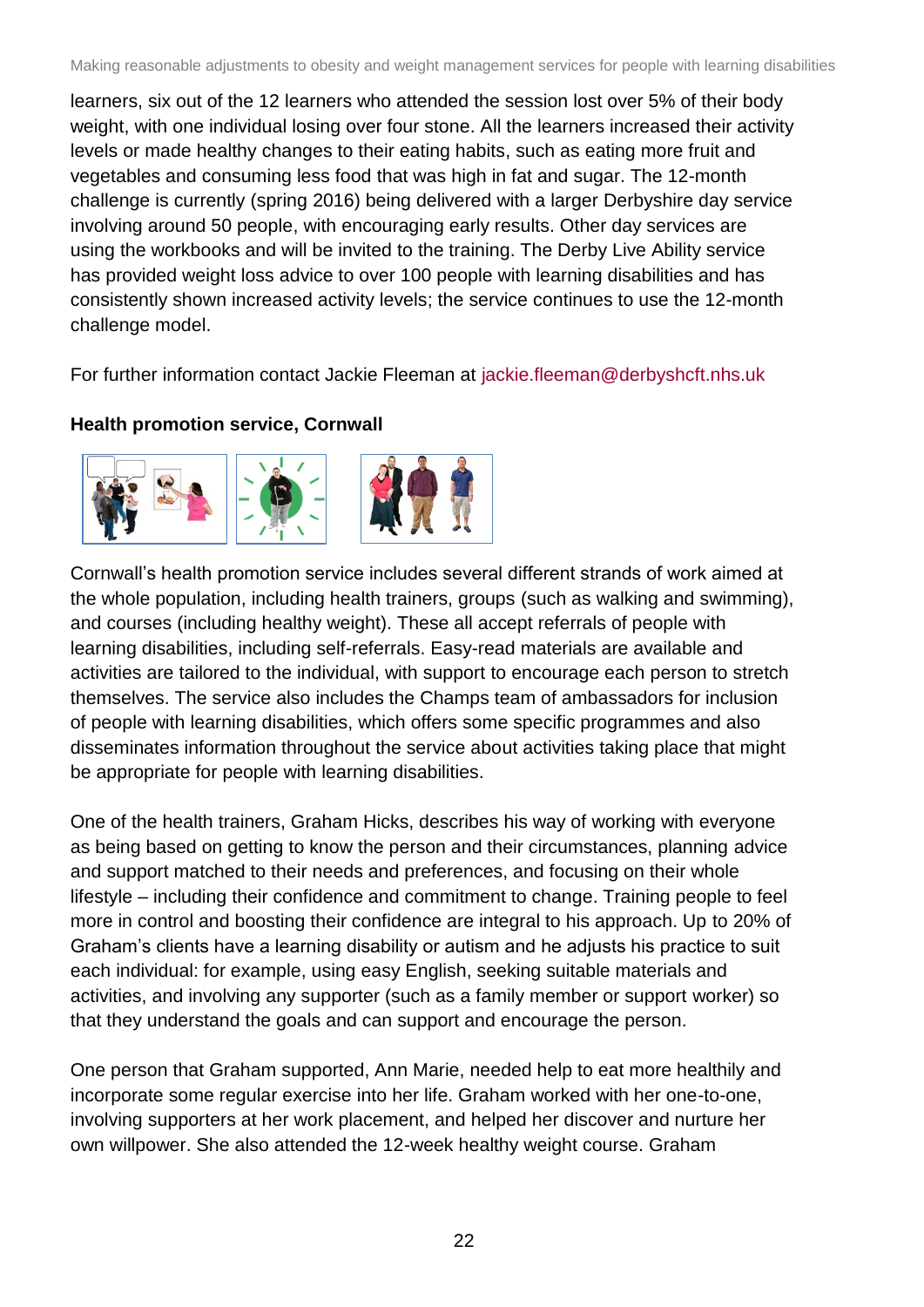contributed to discussions about a possible move for Ann Marie, thinking for example about access to shops that could offer healthy food choices. The weight loss Ann Marie achieved improved her health and she felt happier as a result; Graham presented her with a certificate of achievement to encourage her to keep going.

For further information contact Graham Hicks at [graham.hicks@nhs.net](mailto:graham.hicks@nhs.net)

Another health trainer, Helen Page, supports the "Eat Well Spend Less" community cooking group that meets weekly in Redruth to prepare, cook and eat a two-course meal. The group is friendly and inclusive; it usually includes ten people with learning disabilities.

The aim is to encourage people to eat a balanced, healthy diet that is affordable. The group was developed from the Eat Well Spend Less cookbook [\(https://www.healthpromcornwall.org/projects/health-trainer-service/eat-well-spend-less](https://www.healthpromcornwall.org/projects/health-trainer-service/eat-well-spend-less-book-/)[book-/\)](https://www.healthpromcornwall.org/projects/health-trainer-service/eat-well-spend-less-book-/) as the health trainers recognised that not everyone has the skills or confidence to cook. An A4 easy-read format of the cookbook with a DVD was produced. The group also uses an easy-read health and safety checklist at the beginning of each session to remind participants about washing their hands and other important routines.

As well as cooking skills, people benefit from sharing a meal with others, which helps with improving their social skills and wellbeing and reducing isolation. The group has had Christmas parties, pancakes on Shrove Tuesday, interactive sessions about healthy eating, a slow cooker workshop (with a free slow cooker from Community Energy Plus) and lots of opportunities to try new foods.

For further information contact Helen Page at [helen.page11@nhs.net](mailto:helen.page11@nhs.net)

### **Halton Health Improvement Team**



Discussion with Halton's adult learning disability team showed that local obesity levels were similar to those identified in research studies and that there were gaps in provision of weight management support. Learning disability nurses reported that people attending community services struggled to understand health messages and information or did not even attend interventions. The health improvement team and the adult learning disability team set about designing a bespoke weight management programme for people with learning disabilities to provide both clients and care workers with the education and support to enable them to make informed lifestyle choices. They researched best practice and current resources (from NHS services and Easy Health)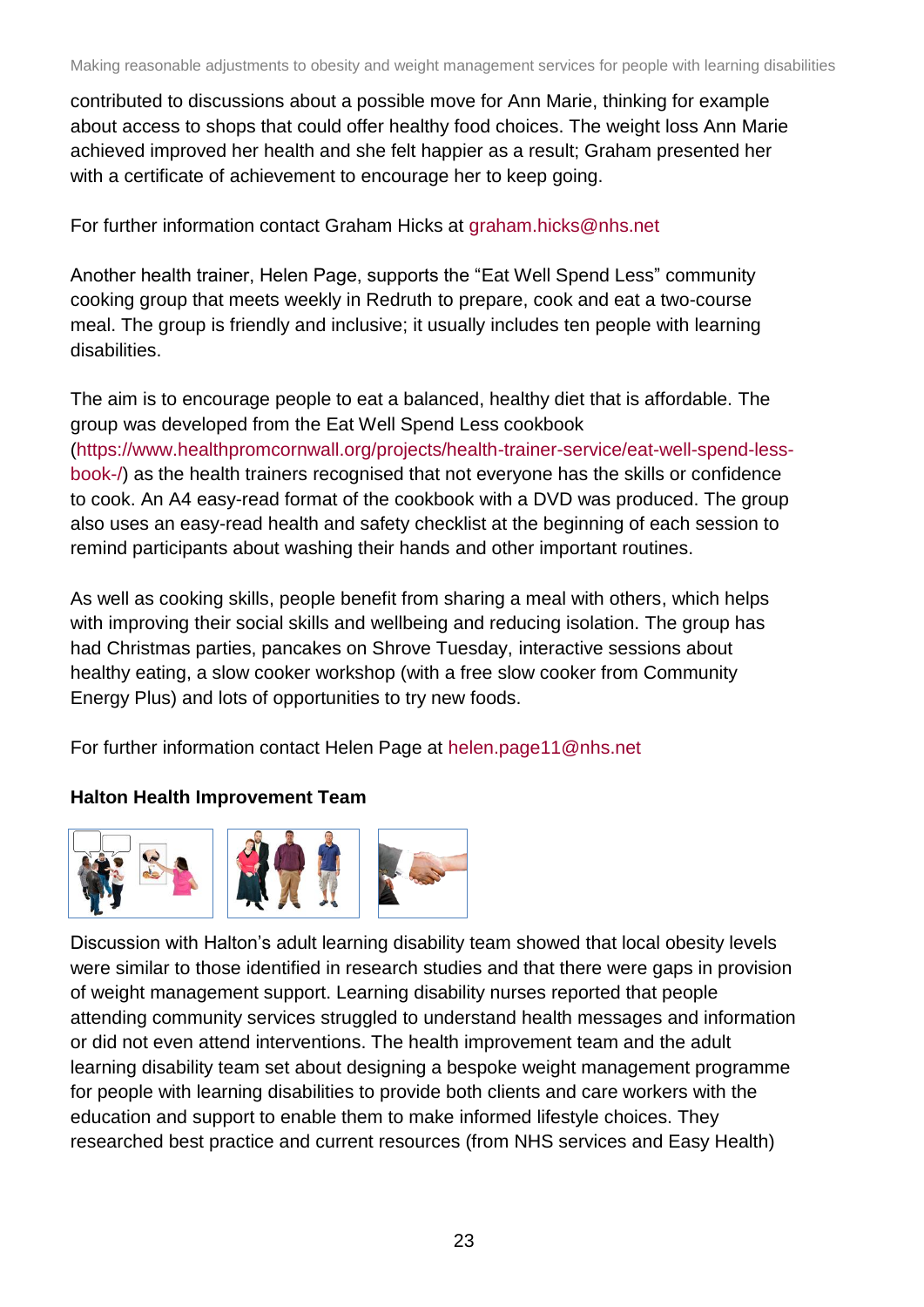and undertook training on how to adapt resources to be more accessible and userfriendly.

The draft content of the programme was tested with groups of people with learning disabilities to produce a truly tailored package. For example, the programme is mainly delivered through practical elements, any written resources use more pictures than text, and the exercise component is based around games rather than traditional formal exercise sessions.

The programme provides weekly group education around healthy eating, portion sizes, fats, sugars, takeaways and physical activity. Participants can be weighed, observe a food demonstration and taster, and take part in 30 minutes of physical activity. Care workers are encouraged to attend to support their clients and to take part, as there is strong evidence that combined group sessions are effective and weight loss interventions need to include support and motivation to be successful.

Since the pilot programme started in December 2013, over 60 people with learning disabilities have attended the bespoke "Fresh start" weight management programme. Over 80% completed the course; over 90% showed improved knowledge about healthy eating and physical activity as a result of the course. In addition, 70% of clients achieved weight loss, with one client losing 7.1kg. Participants have given some glowing feedback and testimonials.

While respecting individuals' rights to choose, it is essential that a person with learning disability be given appropriate information about healthy food and the benefits so that they can make informed decisions. In addition to involving care workers in the weight management programme, a full-day training session was designed on the principles of healthy eating and physical activity recommendations to ensure that care staff felt they had the knowledge and confidence to support their clients. To date 28 care workers have been trained, with all reporting excellent knowledge and confidence outcomes enabling a greater level of support and understanding for clients attending the sessions.

The next phase of the programme involved the health improvement team training peer advocates, care workers and other staff to level 2 in "Understanding health improvement" (a Royal Society of Public Health qualification), to assemble a robust group of networking mentors with the aim of sustaining the programme. This pool of trained people will run "Refresh" support sessions that meet weekly or monthly to discuss various health topics and offer internal support, motivation, and ideas to maintain healthy lifestyles. People with learning disabilities who have completed the bespoke "Fresh start" programme will also be able to attend any of the mainstream "Next steps" courses for physical activity and weigh-in. A local network group has evolved that meets regularly, putting on exercise interventions and education sessions to ensure sustainability.

For further information contact David King or Cheryl Rose-Coulthard at [david.king@halton.gov.uk](mailto:david.king@halton.gov.uk) or [cheryl.rose-coulthard@halton.gov.uk](mailto:cheryl.rose-coulthard@halton.gov.uk)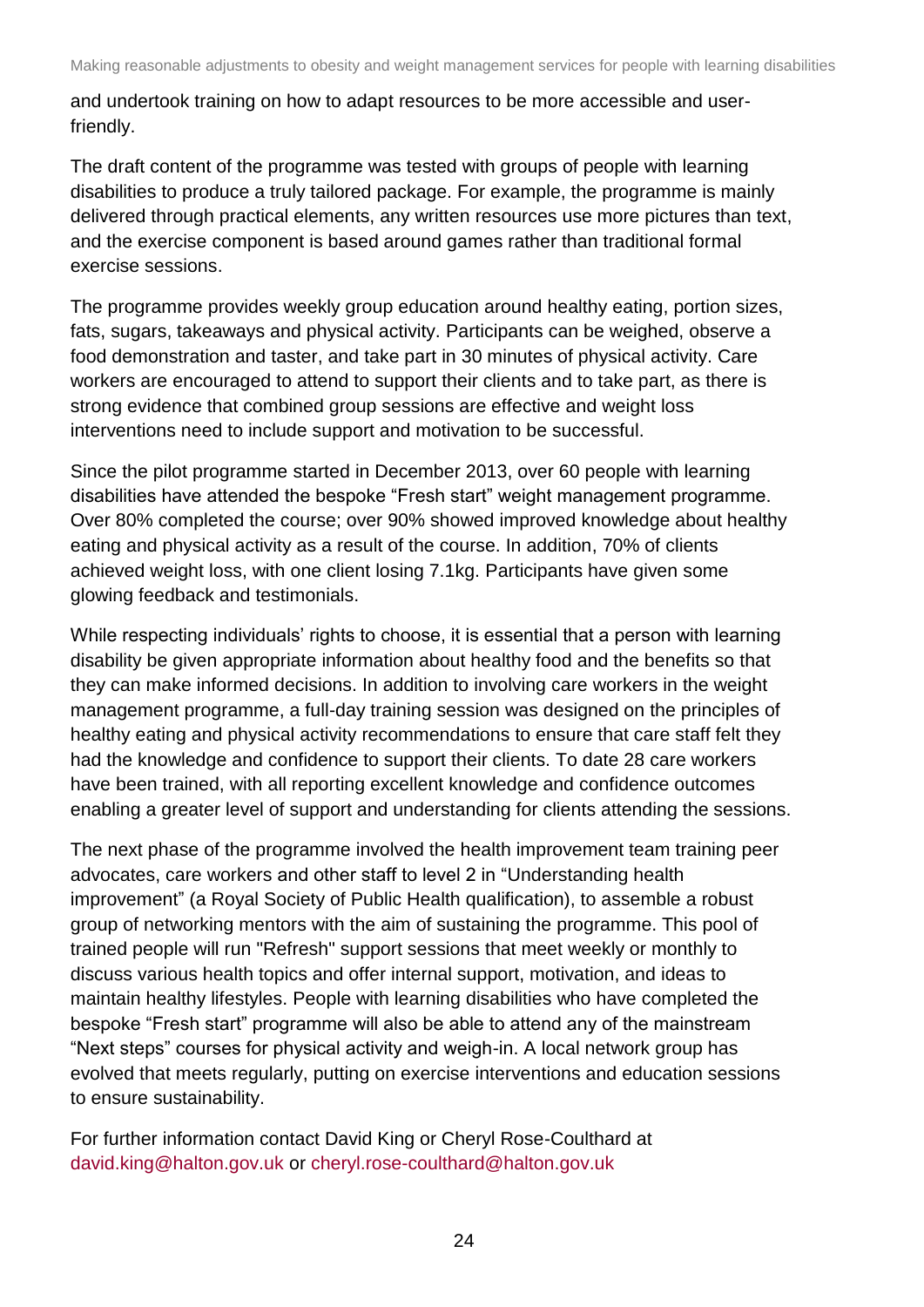#### **Bristol Meals Service: support at work to manage weight**



Chris works as an operations assistant at the Bristol Meals Service. A job coach supported him to apply for the job and then worked with him to help him settle in, learn the job and find the best route to work. They helped Chris with his benefits and application for working tax credits. He had never had full-time work before and found it very tiring at first, so they also helped him get advice about changing his diet and a routine for getting a good night's sleep.

One of the perks of the job was that staff could eat any meals left at the end of the day. However, this presented difficulties for Chris. How many could he eat? Was it all right to eat two or three, with pudding, as well as the packed meal he brought in from home? He gained weight and before long his clothes no longer fitted him.

Chris was supported to discuss his weight and he agreed that it would be better not to eat the leftover meals except on special occasions. Job coaching support helped Chris to work with his manager, a nutritionist, who helped him design and implement a weightreducing diet that would be easy for Chris to understand. She offered to check Chris's packed lunches and undertook to ensure he understood the types of foods he should be buying. Chris was very proud that he lost weight and would often explain his healthy packed lunches to other staff.

Although Chris had regular staff induction and supervision, it became evident that he would benefit from ongoing support to enable him to stay in work. Consideration and support given by his managers and colleagues around his health and lifestyle allowed Chris to become a successful member of the team.

For further information contact Keith Bates at [keith@mutuallyinclusive.co.uk](mailto:keith@mutuallyinclusive.co.uk)

#### **Merton community learning disability team**



The community learning disability team in Merton includes a physiotherapist, Charis Hollies, whose role includes working with some individuals on weight management, healthy eating, activity and lifestyles. She works closely with a psychologist in the team on motivation, with other team colleagues and with a dietitian in the mainstream service.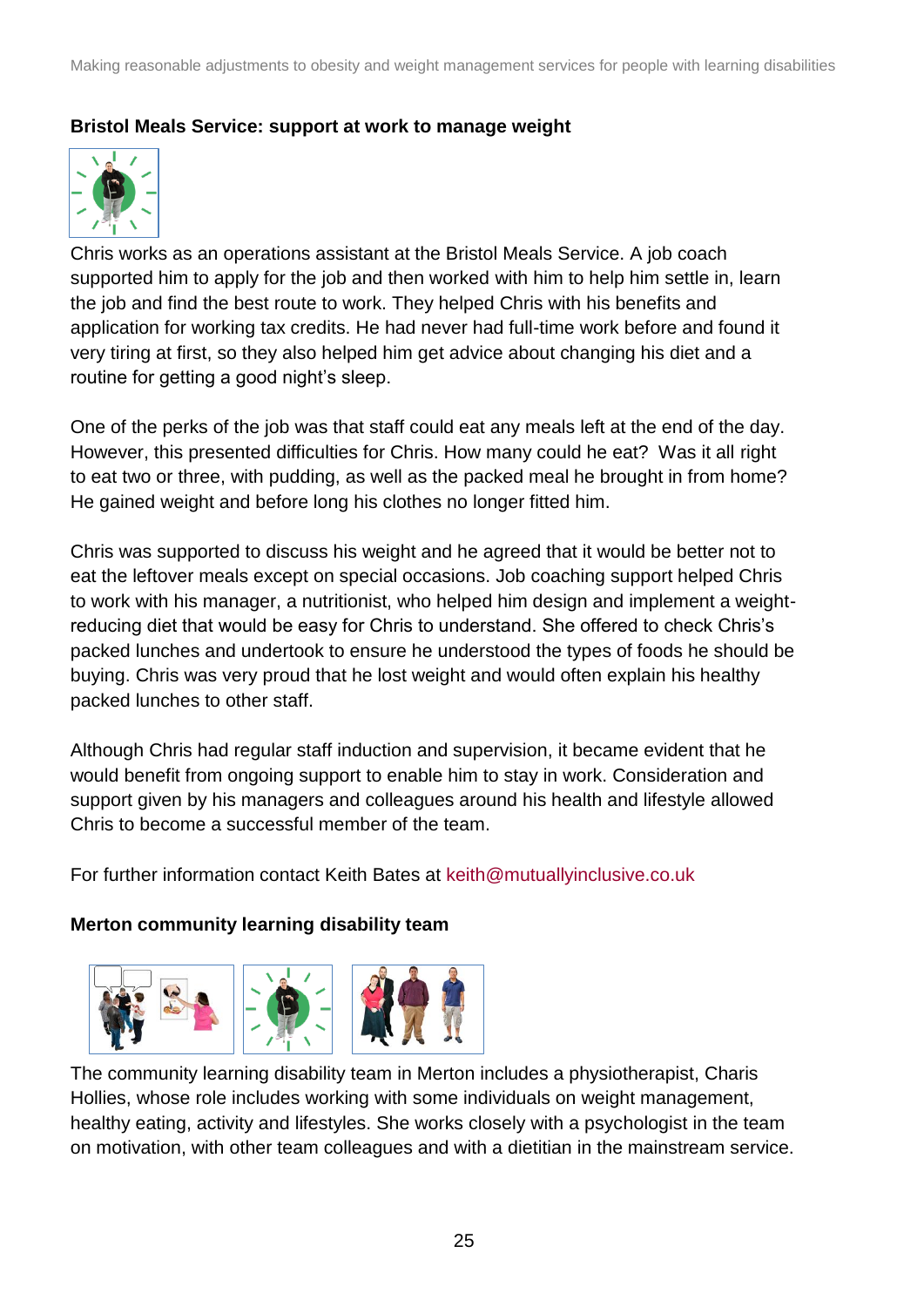She encourages her clients to use a range of local resources, such as gyms, swimming pools and cycling groups; the local YMCA also offers classes for people who need a bit of extra time or support in order to participate. Using a room in a local day service, Charis offers some one-to-one sessions for people who are too anxious to take part in a group or who cannot attend for some other reason.

Charis worked with Isaac and his mother to review his diet and levels of physical activity, as he had gained a lot of weight (some of which could be due to his medication). Charis found that his diet was quite good, but that he needed to take more exercise. Walking instead of taking the bus was one way of building more activity into his life. Isaac's mother also got him to try an exercise bike at the gym and then got one for him at home. She devised healthier treats for Isaac to enjoy when other people were eating crisps and chocolate. Charis offered one-to-one sessions, with support from Isaac's mother, in view of his anxiety, and put together a variety of enjoyable activities and games. Isaac loved the trampoline, boxing a pillow and games that involved running about with music playing. After about a year he had lost 1.5 stone, though he tended to gain weight during short breaks away from his mother.

Working with a person's family was vital in the case of another man who had become very obese. Charis worked with the psychologist and nurse from the team, together with the dietitian, the family GP and the man's college tutor to find out what he enjoyed (other than watching television and eating) and what could motivate him to try new foods and activities. The team made easy-read advice and also provided this in the family's first language, so that everyone could help with reinforcement. The nurse helped the whole family to make some simple dietary changes, such as buying semiskimmed milk, and Charis helped the college to involve the man in walking and dancing. She also encouraged the man's brother to play football with him and to join in with games that Charis devised. The man has now lost some weight and understands that his father's heart attack was, as he said, "a wake-up call".

For further information contact Charis Hollies at [charis.hollies@merton.gov.uk](mailto:charis.hollies@merton.gov.uk)

## **Devon: working with people with learning disabilities around weight**



Phill Howe and Linda Hancox are primary care liaison nurses/community learning disability nurses who have worked with dietitians and health trainers in Devon to improve weight loss advice and support to people with learning disabilities. They provided "top tips" for health trainers with straightforward suggestions for reasonable adjustments, such as simplifying language, providing very concrete instructions,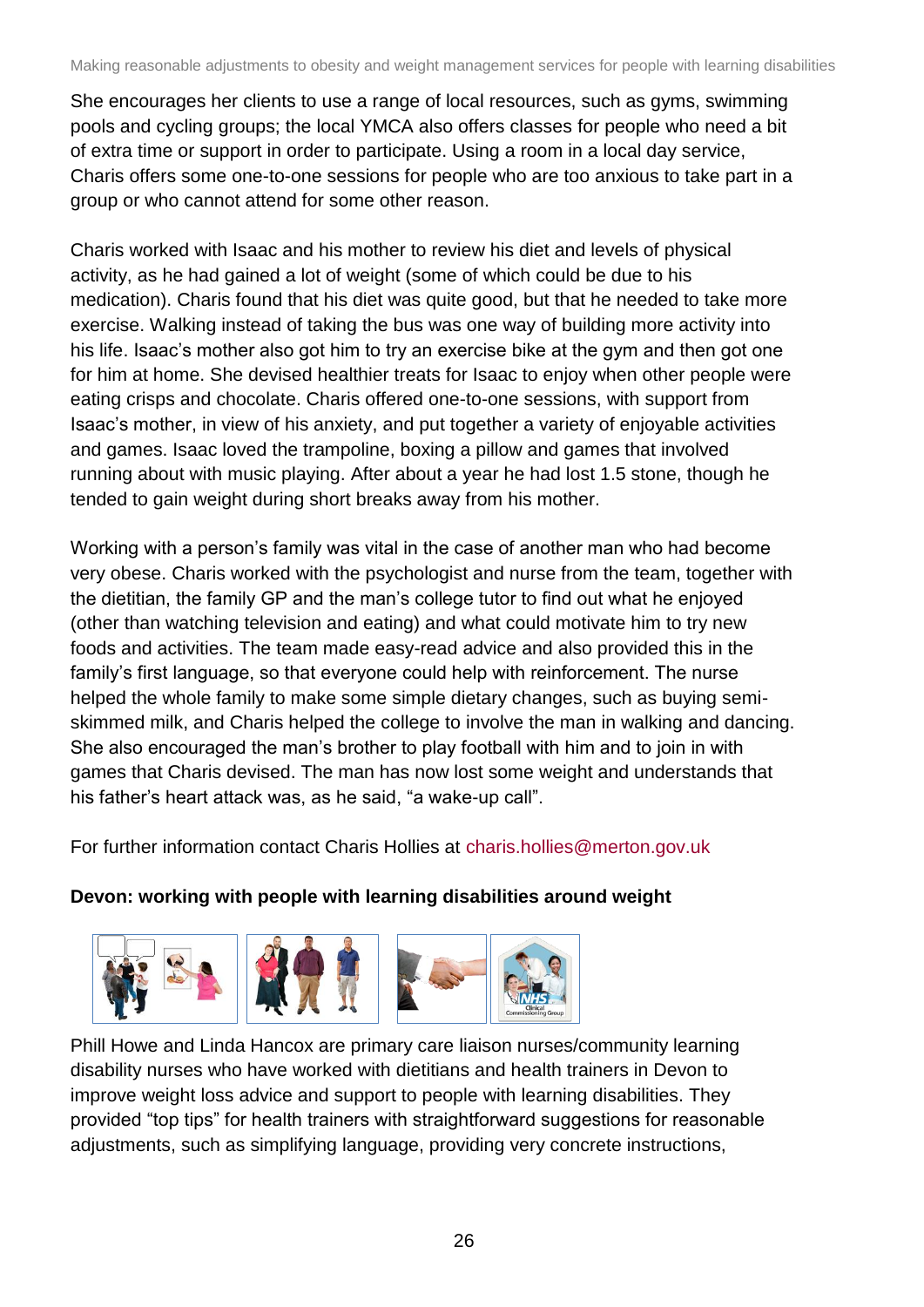checking understanding and trying one new idea at a time. These tips were supplemented with easy-read examples of recipes and menu planners, with suggestions for simple swaps to encourage healthier choices. A presentation about their work, including the top tips, can be found along with some examples of the resources they have developed at

[www.improvinghealthandlives.org.uk/adjustments/?adjustment=393](http://www.improvinghealthandlives.org.uk/adjustments/?adjustment=393)

Linda and Phill devised an adapted programme, "Weightwise", that can be delivered to individuals or groups. Based on collaboration with dietitians, it offers a simple way of calculating an individual's energy requirements and the changes needed for the person to lose weight. This is followed by advice on introducing small changes to diet and lifestyle, with regular monitoring to support motivation.

A vital complement to work with the individual is work with supporters (family and/or support workers) to ensure that they understand the aims for the individual, are familiar with the tools and techniques, and will provide consistent support both during and after interventions from Phill and Linda. For example, a separate course was delivered to the support team for a group of people living in a block of flats. This enabled staff to understand elements of the programme such as:

- the five a day competition
- the taste test (comparing high fat or sugar products with healthier versions)
- the eatwell plate
- making sense of packaging

Achieving sustained support for change can be difficult, especially when support hours are very limited or when supporters are not well informed or motivated about healthy lifestyles themselves. Sometimes, very simple suggestions can help even in these circumstances, however. For example, one woman used to go shopping in the supermarket with her supporter and would become very agitated if the supporter tried to divert her from choosing her favourite doughnuts. Changing to online shopping made it possible for the woman to choose from lists that the supporter set up, away from the temptation of the sights and smells in the shop.

Linda and Phill reviewed the whole pathway of obesity services across Devon and offered advice on improving inclusion. They also noted a need for accessible exercise classes and used an award from the Queen's Nursing Institute to develop a bespoke programme. "Fit for life" offers a weekly class run by a personal trainer who has worked with people with learning disabilities before; the classes are supplemented by an exercise DVD that participants can take home and a healthy eating calendar. The programme is now self-funding: participants pay a very small weekly fee.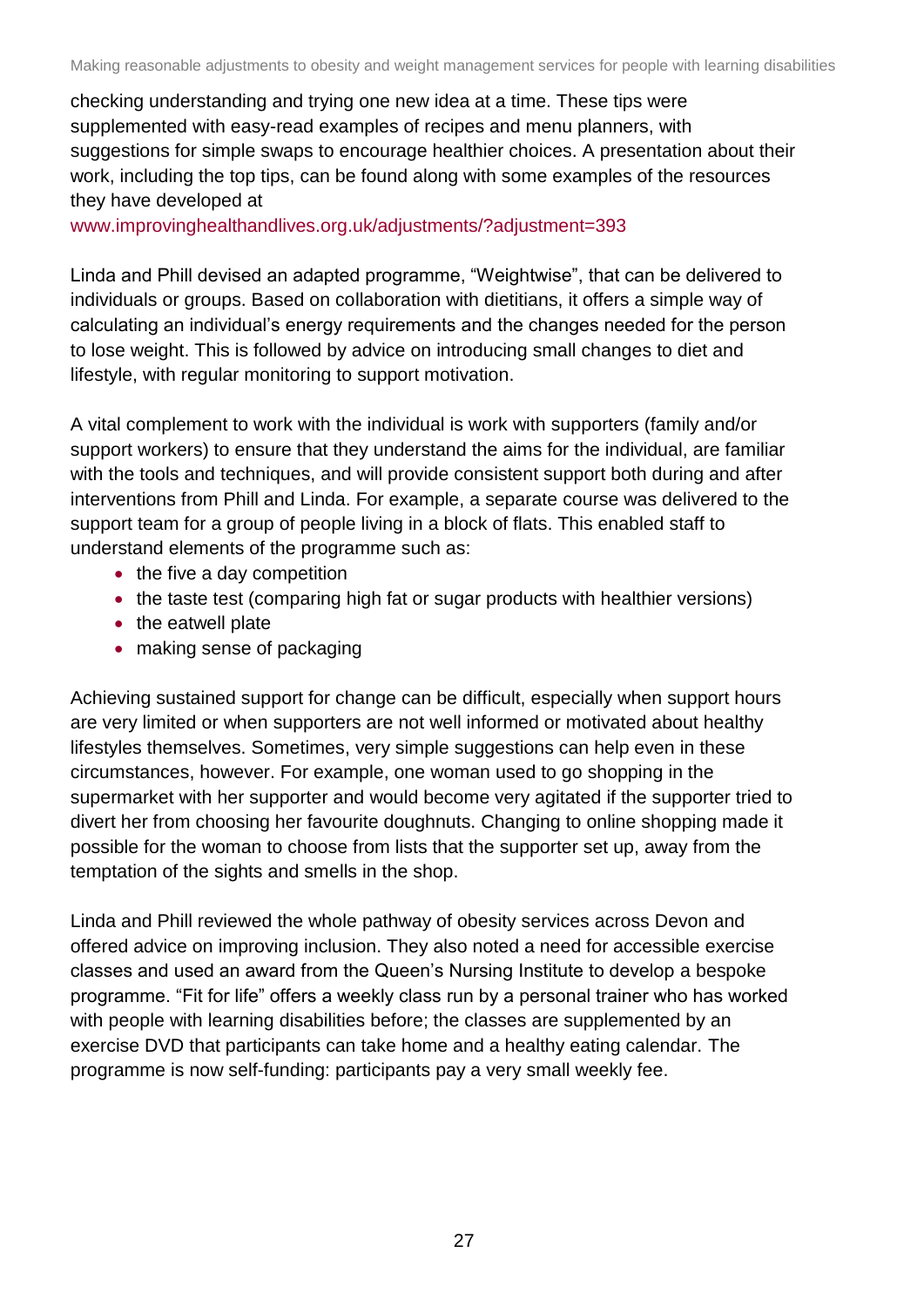Phill and Linda are willing to share further resources such as simple, healthy recipes and meal planning guides. For further information contact Phill Howe or Linda Hancox at [philliphowe@nhs.net](mailto:philliphowe@nhs.net) or [linda.hancox@nhs.net](mailto:linda.hancox@nhs.net)

### **Dudley: strategy to action**



Dudley's joint health and social care learning disability commissioning strategy and market position statement for 2014–2016 includes a section on obesity and creates robust links with the Dudley Council plan for healthy lifestyles and with the healthy weight strategy and improvement plan. Some of the actions that follow are for everyone (for example, attention to the environment and travel options), some represent reasonable adjustments to include people with learning disabilities in universal programmes (such as healthy school food, "making every contact count" and a range of weight management programmes), and there are some pathways and programmes that specifically target children and adults with learning disabilities. The latter include a 15 week programme combining healthy eating and physical activity, a walking group and training for carers.

For further information see<http://www.dudleyld.org/weight-management-services/>

## **Happy, healthy and well: weight management programme in Kensington and Chelsea**



A physiotherapist and a therapy assistant from the community learning disability team in Kensington and Chelsea collaborated with a specialist dietitian in 2014 to pilot sessions of the "Happy, healthy and well" weight management programme designed for adults with learning disabilities. Following the success of this programme, a further one was delivered in 2015.

The programme included weekly sessions of 90 minutes for six weeks. A typical session incorporated: healthy lifestyle advice, an educational dietary session around healthy eating and weight management, and aerobic and dance exercise. The penultimate session involved either walking to the park or a healthy shopping visit to the supermarket. Appropriate resources such as food models and pictorial aid booklets (for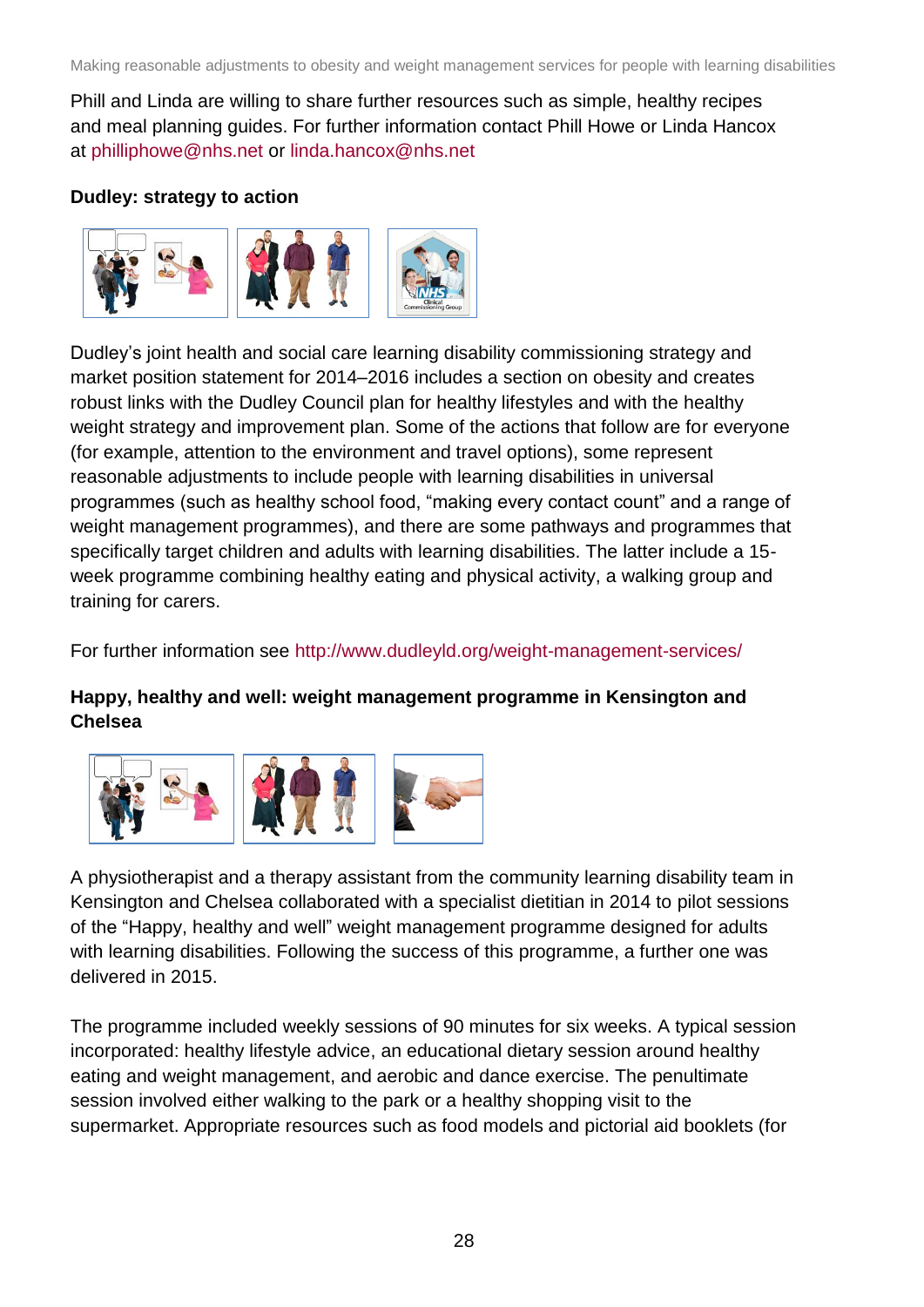example the healthy eating and gentle exercise booklet available to buy from NDR-UK) were used to support key dietary messages.

Each programme was attended by a group of ten adults with learning disabilities (men and women) and their support workers, although attendance dropped during the course for various reasons. Support workers were required to participate fully in the sessions to make them all-inclusive and interactive.

An additional two review sessions were held at approximately monthly intervals to recap on the programme and to check the progress from the outcomes recorded in the final sessions.

At the start of each programme participants had their weight, height and BMI measured, their blood pressure taken and their personal diet baselines discussed. In the final sessions, weight, BMI and blood pressure were measured for comparison. Two people lost weight, three maintained their baseline weights and one gained weight. Other benefits included:

- increased confidence, leading to positive changes in behaviour (for example, increased interactions with others, tolerance of exercise and readiness to accept challenges)
- improved self-esteem through dancing and the possibility of gaining experience as a voluntary aerobic dance session leader
- support workers feeling more empowered to facilitate healthier food choices

For further information contact Vladimir Rokvic or Sangeeta Seedher at [vladimir.rokvic@rbkc.gov.uk](mailto:vladimir.rokvic@rbkc.gov.uk) or [sangeeta.seedher@clch.nhs.uk](mailto:sangeeta.seedher@clch.nhs.uk)

## **WILD: weight loss study at the University of Sheffield for people with learning disabilities**



Research at the University of Sheffield (spring 2016) is studying the feasibility of making reasonable adjustments to a mainstream slimming programme [\(http://wild.group.shef.ac.uk/](http://wild.group.shef.ac.uk/) ). Funded by the Medical Research Council, the researchers chose to work with Slimming World because of its multi-component intervention, its emphasis on non-judgemental peer support and its openness to inclusive approaches.

People with learning disabilities are on the steering group for the study and existing groups contributed at the start to discussions about experiences of joining groups and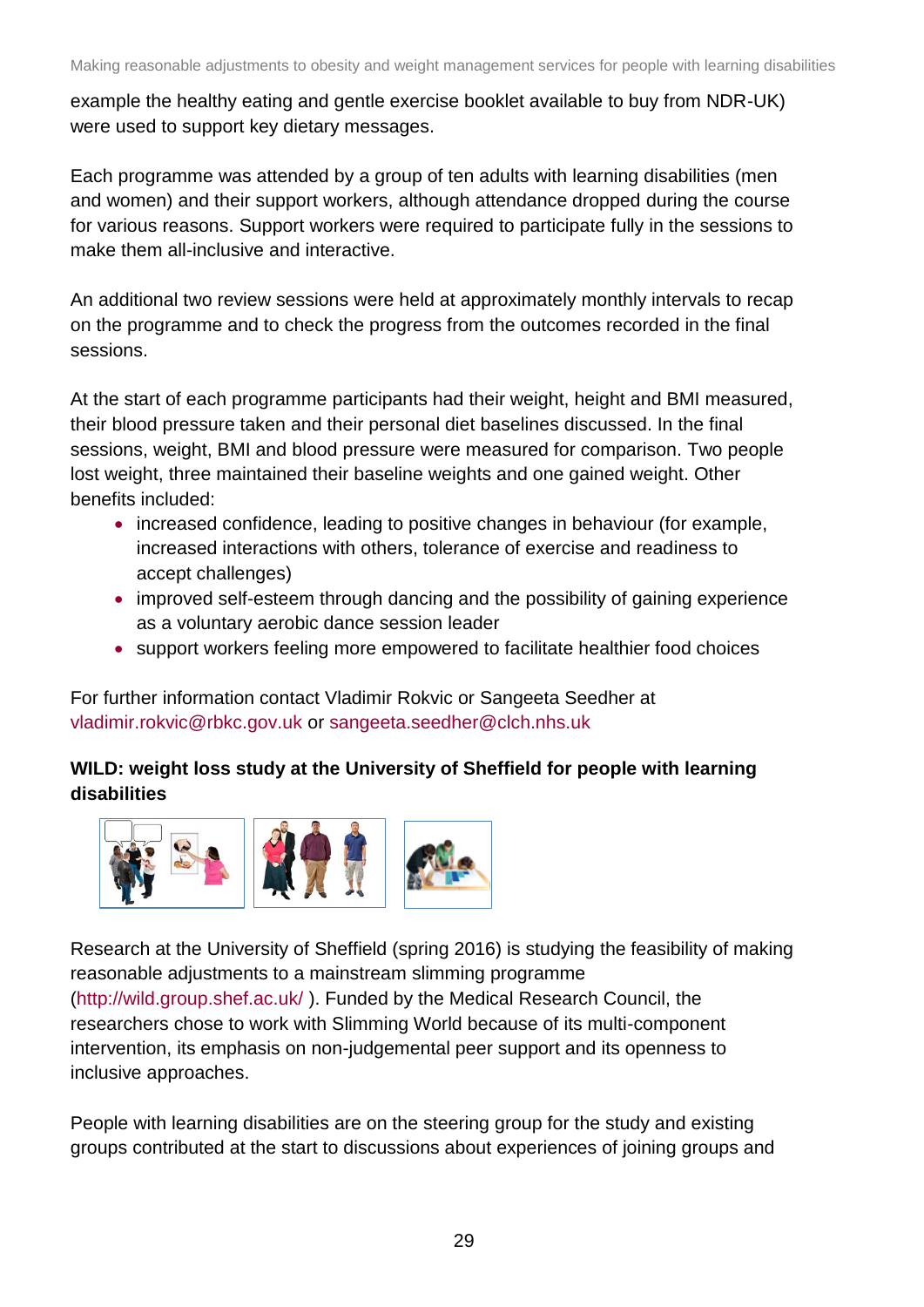different ways of getting information about health topics. The researchers conducted a survey to find, and then interview, people with learning disabilities who had already taken part in Slimming World groups and consultants (group leaders) who had experience of including people with learning disabilities. A variety of adjustments were suggested by different people: for example, some found the social aspects of being part of a group the most challenging, whereas others wanted more support with understanding and sticking to a plan.

Learning from these discussions and interviews informed suggestions to Slimming World about adaptations that could be made: simplifying information, producing easyread materials and developing complementary information for family carers and support workers (emphasising the importance of their involvement). Slimming World developed some prototype materials that were tested in a feasibility study. Ten people joined different groups; two dropped out after a week and eight completed the eight-week programme. It is clear that the role of supporters was very important both to participation in the groups and to behaviour change between group sessions. Other early findings include challenges around informed choice, the skills of supporters and difficulties posed by menu planning for those living in a communal setting. The eight people who completed the programme each had a supporter and all lost weight. The full results are being analysed and publication is expected by autumn 2016.

For further information contact Liz Croot at [l.croot@sheffield.ac.uk](mailto:l.croot@sheffield.ac.uk)

## **Watching our weight, Lancashire**



Watching our weight (Wow) was a club-based programme led by an active living coordinator and run twice by the Lancaster learning disability health team, with support from social care. The programme ran over 12 months, with group sessions fortnightly for the first six months and then monthly. Participants attended with supporters. The groups were planned to be fun and supportive, with an emphasis on sociability as well as learning. Members completed 'all about me' information at the start and were supported to complete food and physical activity diaries, including video, during the programme. Sessions included cooking, tastings and discussion about different foods, meal and snack options, eating out and portion sizes. Regular weigh-ins were incorporated as well as other measures such as hip/waist ratios. NHS innovation funding was used to buy equipment (video cameras, scales) and resources such as folders and monogrammed hats and aprons.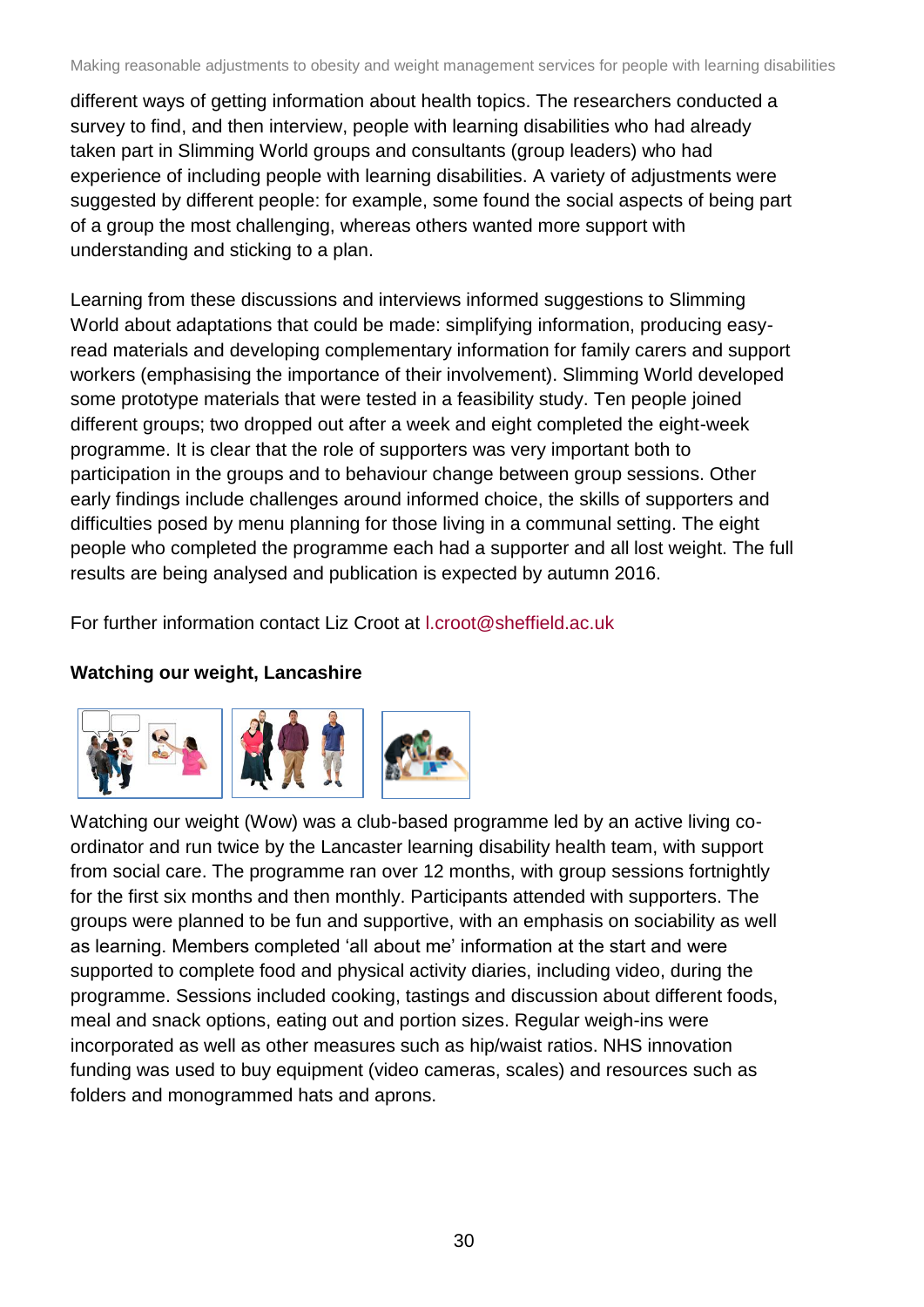The second programme was evaluated with support from Lancaster University. Attendance levels were high and most of the 12 participants lost weight (5.9kg on average); qualitative evaluation showed that members were able to reflect on changes they had made to their eating and physical activity habits and they also reported increased self-confidence and improved self-image. Supporters also reported learning about healthy lifestyles and noted changed perceptions about the active roles participants could play in health-related choices. Both peer support and the roles of support workers were very important in enabling members to take part and to act on what they learned.

The team are in the process of establishing a new Wow programme. The challenge now is to find a way of running the programme on a sustainable basis, beyond project funding. This could include, for example, supporting delivery by a community provider through a combination of GP prescribing, individual subscriptions, personal budgets/personal health budgets and collaboration with the learning disability health team.

The outline of the programme and the evaluation of the programme can be found at [www.improvinghealthandlives.org.uk/adjustments/?adjustment=394](http://www.improvinghealthandlives.org.uk/adjustments/?adjustment=394)

Further detail about this programme can be found in Bartley (2001).<sup>20</sup> For further information contact Amanda Topps at [amanda.topps@lancashire.gov.uk](mailto:amanda.topps@lancashire.gov.uk)

## **Tees, Esk and Wear Valleys: weight loss management programme**



The lifestyle, energy, activity and nutrition (Lean) programme was piloted by the Tees, Esk and Wear Valleys NHS Foundation Trust and rolled out from 2010 to 2012. Nutrition advice and support to change behaviour were the core of the programme; participants were expected to be motivated to change and to have support from family carers or support workers. Evaluation included the views of participants. Funding was secured from commissioners for three dietetic assistants to run the programme in a variety of community venues across Redcar and Cleveland, Middlesbrough and Stockton. The ten-week programme consisted of:

- ten weekly sessions each of 60 minutes interactive education and 30 minutes physical activity
- exploration of different nutritional topics each week (for example, portion size, food labelling), using different interactive activities such as tastings
- goal setting for participants to set themselves a target for weight loss each week
- weekly weight monitoring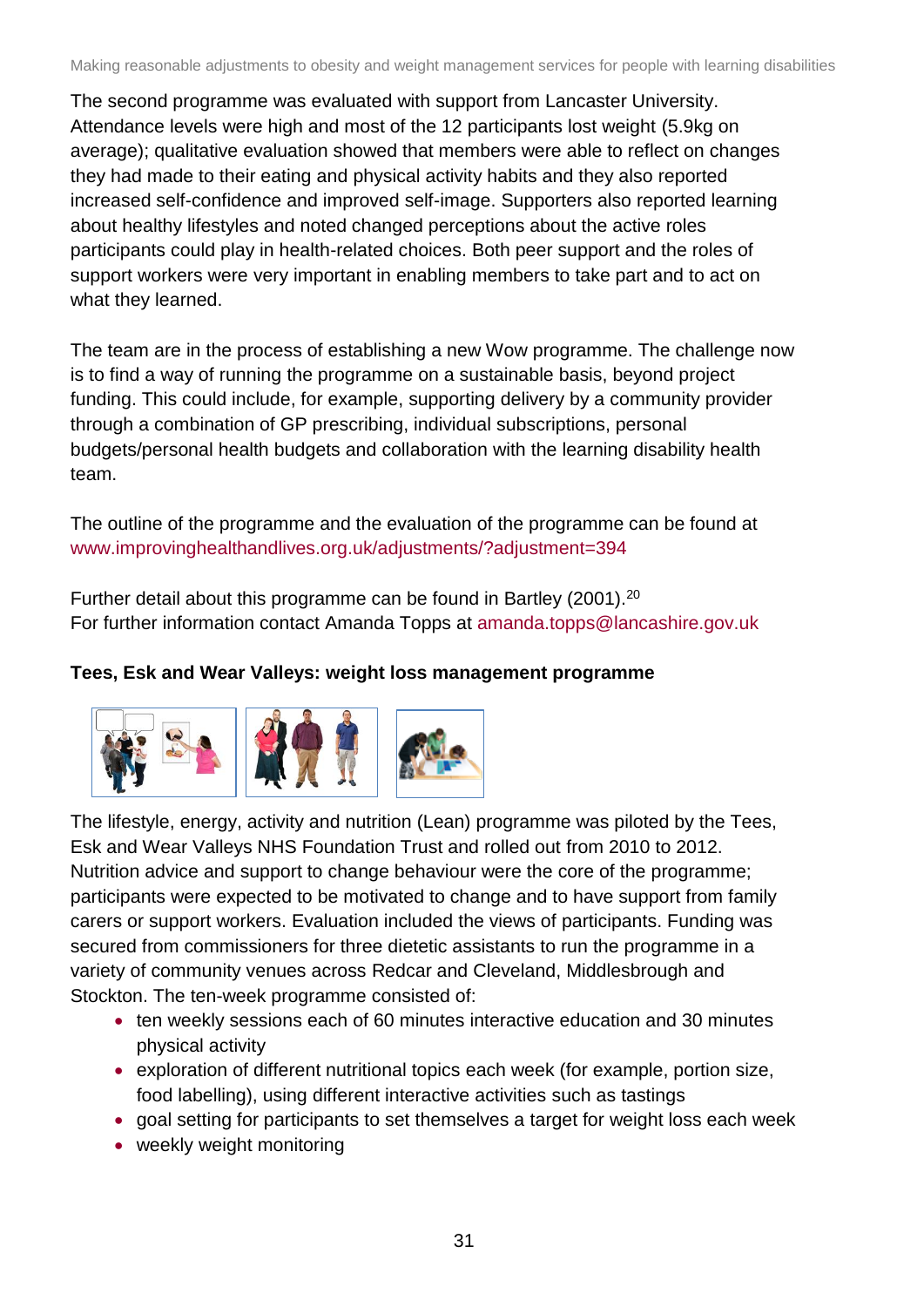- weekly evaluation by participants
- a knowledge quiz at the end and award of certificates on completion

Activity sessions were planned once groups had started; this meant they could be based on participants' ability levels and that group members could be involved in the decisions about types of activities. Exercise included indoor games (for example, hula hoop, ball games and circuit work) and outdoor activities such as walking and football. Intensity and duration were increased over time based on participants' feedback and fitness levels, using mini goals. Most groups included one or two people who did not want to join in initially but did eventually do so; adapting the programme to the group members ensured that everyone could take part.

Challenges included organising attendance, securing sufficient support and trying to prevent supporters from undermining the learning (for example by handing out chocolate after a session).

A presentation about the programme can be downloaded at [www.improvinghealthandlives.org.uk/adjustments/?adjustment=392](http://www.improvinghealthandlives.org.uk/adjustments/?adjustment=392)

The collated results from the programmes are shown in Figure 2.





Source: Tees, Esk and Wear Valleys NHS Foundation Trust

For more information contact Jo Smith at [jo.smith13@nhs.net](mailto:jo.smith13@nhs.net)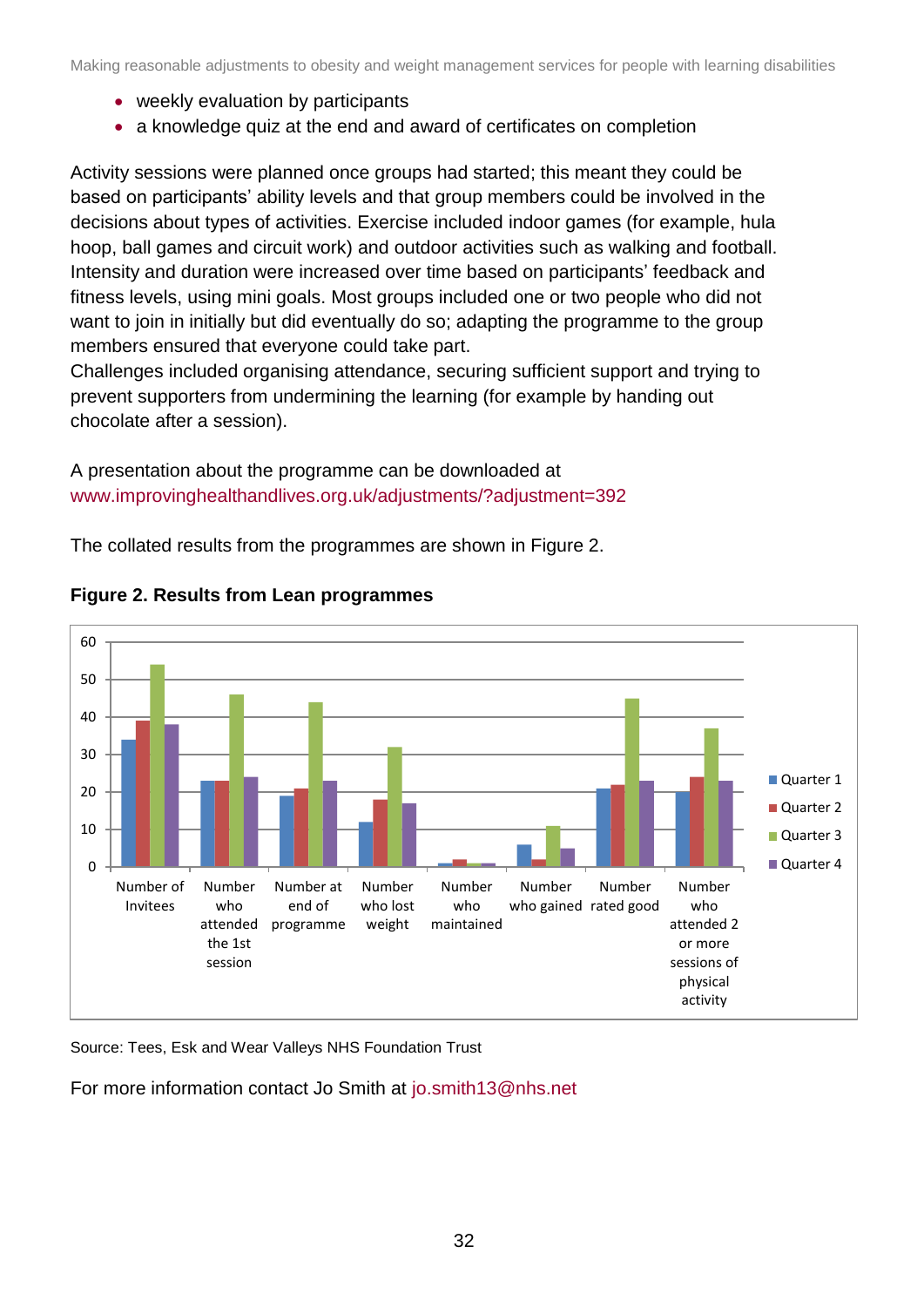## <span id="page-32-0"></span>**References**

All web links checked August 2016

- 1. Public Health England. From evidence into action: opportunities to improve and protect the nation's health. 2014. Available on-line at [https://www.gov.uk/government/publications/from-evidence-into-action-opportunities-to](https://www.gov.uk/government/publications/from-evidence-into-action-opportunities-to-protect-and-improve-the-nations-health)[protect-and-improve-the-nations-health](https://www.gov.uk/government/publications/from-evidence-into-action-opportunities-to-protect-and-improve-the-nations-health)
- 2. UK Parliament. Equality Act 2010. Available on-line at [www.legislation.gov.uk/ukpga/2010/15/pdfs/ukpga\\_20100015\\_en.pdf](http://www.legislation.gov.uk/ukpga/2010/15/pdfs/ukpga_20100015_en.pdf)
- 3. Learning Disabilities Obesity Group. Weight Management for Adults with a Learning Disability Living in the Community: Consensus statement. 2011. Available on request from the British Dietetic Association<https://www.bda.uk.com/>
- 4. Public Health England obesity website<http://www.noo.org.uk/>
- 5. Emerson E, Baines S, Allerton L and Welch V. Health Inequalities & People with Learning Disabilities in the UK: 2012. Available online at <http://www.improvinghealthandlives.org.uk/gsf.php5?f=16453>
- 6. Emerson, E. The determinants of health inequities experienced by children with learning disabilities. 2015. Available online at [http://www.improvinghealthandlives.org.uk/publications/313899/The\\_determinants\\_of\\_h](http://www.improvinghealthandlives.org.uk/publications/313899/The_determinants_of_health_inequities_experienced_by_children_with_learning_disabilities) ealth inequities experienced by children with learning disabilities
- 7. Hawkins A and Look R. Levels of engagement and barriers to physical activity in a population of adults with learning disabilities. British Journal of Learning Disabilities. 2006;34(4):220–226.
- 8. Caton S, Chadwick D, Chapman M, Turnbull S, Mitchell D and Stansfield J. Healthy lifestyles for adults with intellectual disability: Knowledge, barriers, and facilitators, Journal of Intellectual and Developmental Disability. 2012:37(3): 248-259.
- 9. Hamilton S, Hankey CR, Miller S, Boyle S and Melville CA. A review of weight loss interventions for adults with intellectual disabilities. Obesity Reviews. 2007;8(4);339-345.
- 10.Learning Disabilities Public Health Observatory. Making reasonable adjustments to primary care services – supporting the implementation of annual health checks for people with learning disabilities. 2014. Available online at [www.improvinghealthandlives.org.uk/gsf.php5?f=312703](http://www.improvinghealthandlives.org.uk/gsf.php5?f=312703)
- 11.Thomas GR and Kerr MP. Longitudinal Follow-up of Weight Change in the Context of a Community-Based Health Promotion Programme for Adults with an Intellectual Disability. Journal of Applied Research in Intellectual Disabilities. 2011;24:381–387. Abstract available online at [http://onlinelibrary.wiley.com/doi/10.1111/j.1468-](http://onlinelibrary.wiley.com/doi/10.1111/j.1468-3148.2010.00611.x/abstract) [3148.2010.00611.x/abstract](http://onlinelibrary.wiley.com/doi/10.1111/j.1468-3148.2010.00611.x/abstract)
- 12.Biswas A, Vahabzadeh A, Hobbs T and Healy J. Obesity in people with learning disabilities: possible causes and reduction interventions. 2010. Available online at [http://www.nursingtimes.net/nursing-practice/specialisms/learning-disability/obesity-in](http://www.nursingtimes.net/nursing-practice/specialisms/learning-disability/obesity-in-people-with-learning-disabilities-possible-causes-and-reduction-interventions/5018063.article)[people-with-learning-disabilities-possible-causes-and-reduction](http://www.nursingtimes.net/nursing-practice/specialisms/learning-disability/obesity-in-people-with-learning-disabilities-possible-causes-and-reduction-interventions/5018063.article)[interventions/5018063.article](http://www.nursingtimes.net/nursing-practice/specialisms/learning-disability/obesity-in-people-with-learning-disabilities-possible-causes-and-reduction-interventions/5018063.article)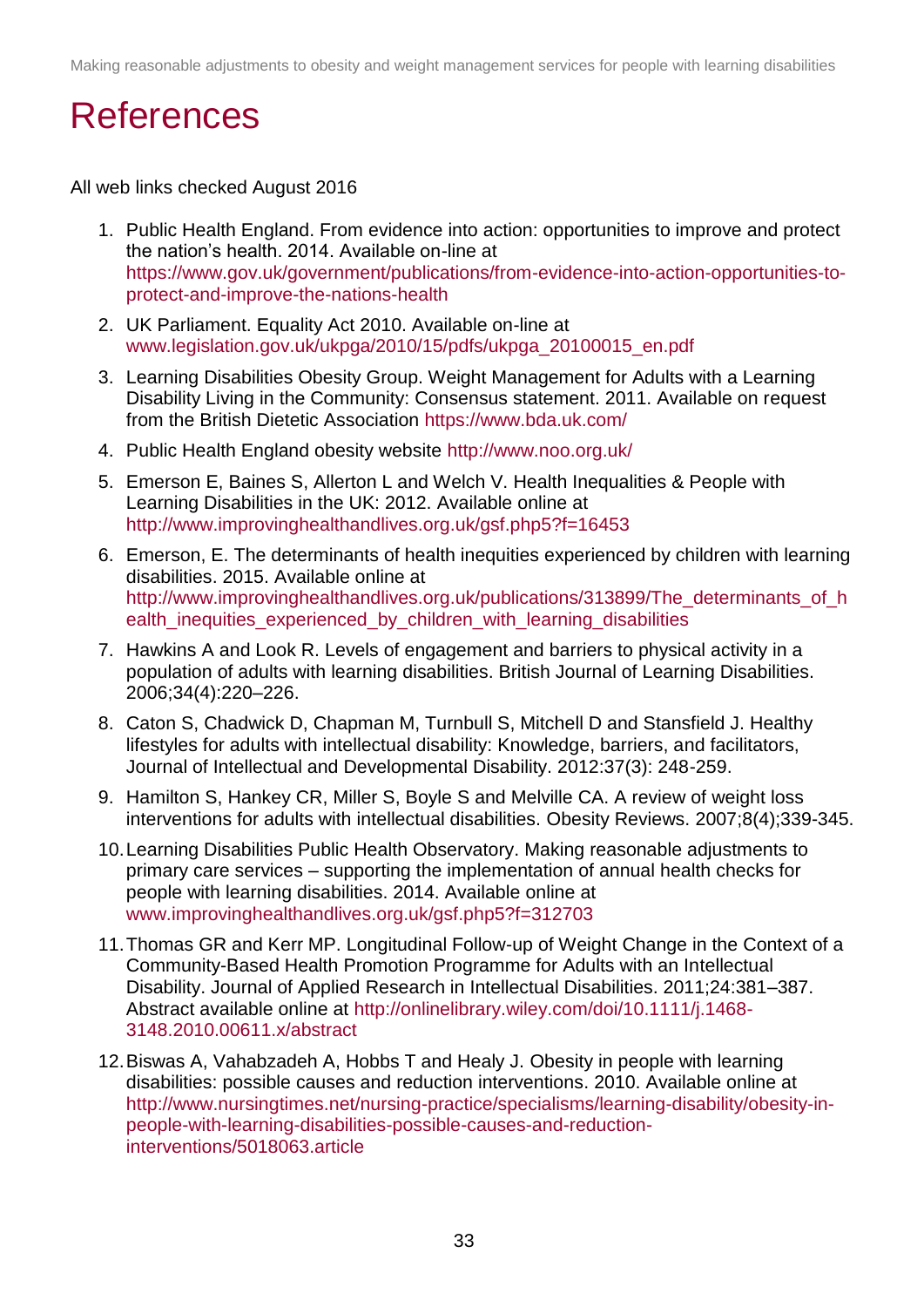- 13.Cartwright L, Reid M, Hammersley R, Blackburn C, Glover L. Food choice by people with intellectual disabilities at day centres: A qualitative study. Journal of Intellectual Disabilities. 2015;19(2):103–115. Abstract available online at <http://jid.sagepub.com/content/early/2014/12/17/1744629514563423.abstract>
- 14.Improving Health and Lives and the Voluntary Organisations Disability Group. Health charter for social care providers. 2014. Available online at [http://www.improvinghealthandlives.org.uk/publications/1221/Health\\_Charter\\_for\\_Social](http://www.improvinghealthandlives.org.uk/publications/1221/Health_Charter_for_Social_Care_Providers) [\\_Care\\_Providers](http://www.improvinghealthandlives.org.uk/publications/1221/Health_Charter_for_Social_Care_Providers)
- 15[.Melville C,](http://eprints.gla.ac.uk/view/author/3014.html) [Spanos D,](http://eprints.gla.ac.uk/view/author/14224.html) [Rankin L,](http://eprints.gla.ac.uk/view/author/8599.html) [Macmillan S,](http://eprints.gla.ac.uk/view/author/13328.html) [Penpraze V,](http://eprints.gla.ac.uk/view/author/12686.html) Boyle S, Pert C, Robinson N, Miller S and [Hankey C.](http://eprints.gla.ac.uk/view/author/3426.html) A pilot study of the TAKE 5 weight loss intervention for adults with obesity. [Journal of Applied Research in Intellectual Disabilities.](http://eprints.gla.ac.uk/view/journal_volume/Journal_of_Applied_Research_in_Intellectual_Disabilities.html) 2010;23(5): 468. Abstract available online at<http://eprints.gla.ac.uk/54276/>
- 16.Stanish HI and Temple VA. Efficacy of a Peer-Guided Exercise Programme for Adolescents with Intellectual Disability. Journal of Applied Research in Intellectual Disabilities. 2012;25:319–328. Abstract available online at <http://onlinelibrary.wiley.com/doi/10.1111/j.1468-3148.2011.00668.x/abstract>
- 17.Finlayson J, Jackson A, Cooper SA, Morrison J, Melville C, Smiley E, Allan L and Mantry D. Understanding predictors of low physical activity in adults with intellectual disabilities . Journal of Applied Research in Intellectual Disabilities. 2009:22;236–247.
- 18.Hatton C. [Hobnob's Choice: The right of people with learning disabilities to live healthy](http://chrishatton.blogspot.co.uk/2016/07/hobnobs-choice-right-of-people-with.html)  [lives.](http://chrishatton.blogspot.co.uk/2016/07/hobnobs-choice-right-of-people-with.html) 2016. Available online at [http://chrishatton.blogspot.co.uk/2016\\_07\\_01\\_archive.html](http://chrishatton.blogspot.co.uk/2016_07_01_archive.html)
- 19.Atkinson D, Boulter P, Hebron C, Moulster G, Giraud-Saunders A and Turner S. The Health Equalities Framework and Commissioning Guide. 2013. Available online at [http://www.ndti.org.uk/publications/other-publications/the-health-equality-framework-and](http://www.ndti.org.uk/publications/other-publications/the-health-equality-framework-and-commissioning-guide1/)[commissioning-guide1/](http://www.ndti.org.uk/publications/other-publications/the-health-equality-framework-and-commissioning-guide1/)
- 20.Bartley J. Promoting healthy eating and weight loss. Learning Disability Practice. 2011;14(3):12-16.